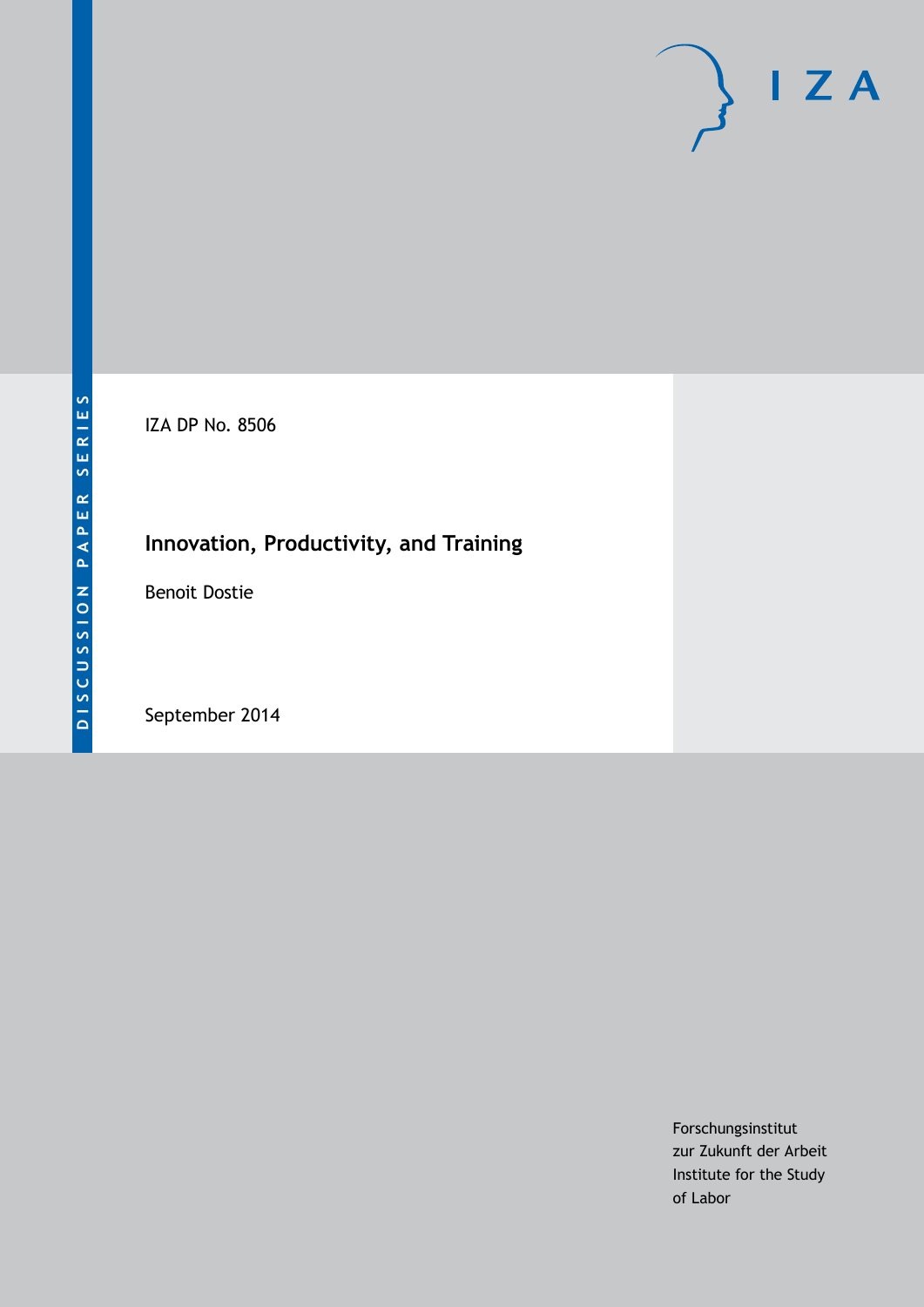# **Innovation, Productivity, and Training**

**Benoit Dostie**

*HEC Montréal and IZA*

Discussion Paper No. 8506 September 2014

IZA

P.O. Box 7240 53072 Bonn Germany

Phone: +49-228-3894-0 Fax: +49-228-3894-180 E-mail: [iza@iza.org](mailto:iza@iza.org)

Any opinions expressed here are those of the author(s) and not those of IZA. Research published in this series may include views on policy, but the institute itself takes no institutional policy positions. The IZA research network is committed to the IZA Guiding Principles of Research Integrity.

The Institute for the Study of Labor (IZA) in Bonn is a local and virtual international research center and a place of communication between science, politics and business. IZA is an independent nonprofit organization supported by Deutsche Post Foundation. The center is associated with the University of Bonn and offers a stimulating research environment through its international network, workshops and conferences, data service, project support, research visits and doctoral program. IZA engages in (i) original and internationally competitive research in all fields of labor economics, (ii) development of policy concepts, and (iii) dissemination of research results and concepts to the interested public.

IZA Discussion Papers often represent preliminary work and are circulated to encourage discussion. Citation of such a paper should account for its provisional character. A revised version may be available directly from the author.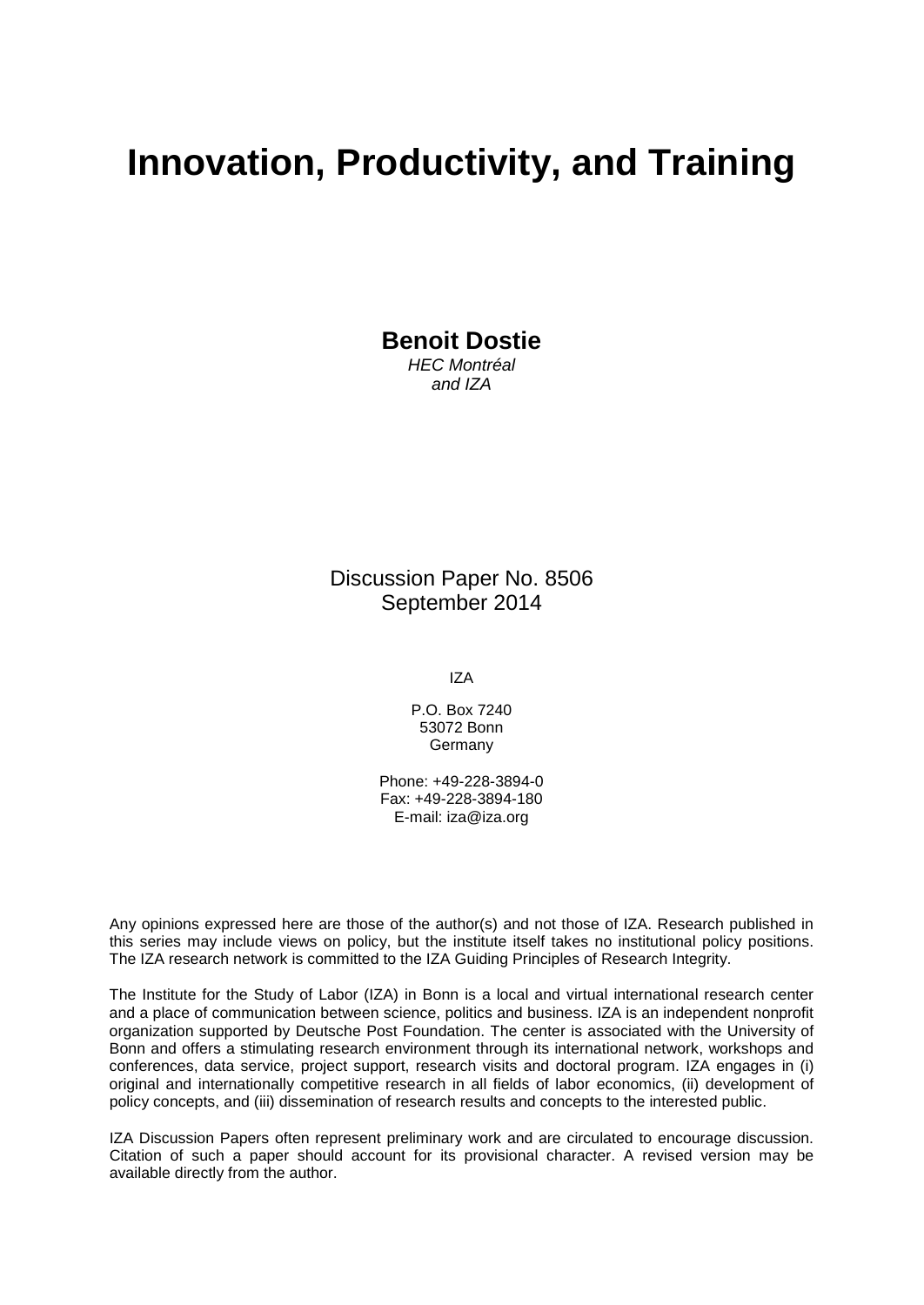IZA Discussion Paper No. 8506 September 2014

### **ABSTRACT**

# **Innovation, Productivity, and Training[\\*](#page-2-0)**

The firm's stock of human capital is an important determinant of its ability to innovate. As such, any increase in this stock through firm-sponsored training might lead to more innovation. We test this hypothesis using detailed data on firms' human capital investments and innovation performance, the Canadian longitudinal linked employer-employee data from 1999-2006. Our results, with workplace fixed-effects and allowing for time-varying productivity shocks, demonstrate that more training leads to more product and process innovation, with on-the-job training playing a role that is as important as classroom training. We then demonstrate that on-the-job training has a positive impact on firm-level productivity through improved process innovation.

JEL Classification: J24, L22, M53, O32

Keywords: innovation, firm-sponsored training, productivity, linked employer-employee data

Corresponding author:

Benoit Dostie Department of Applied Economics HEC Montréal 3000, chemin de la Côte-Sainte-Catherine Montréal (Québec), H3T 2A7 Canada E-mail: [benoit.dostie@hec.ca](mailto:benoit.dostie@hec.ca)

<span id="page-2-0"></span>\* We would like to thank Miana Plesca and participants at the Bank of Canada workshop on *Labour markets, firms strategies and productivity* for comments. The typical caveats apply.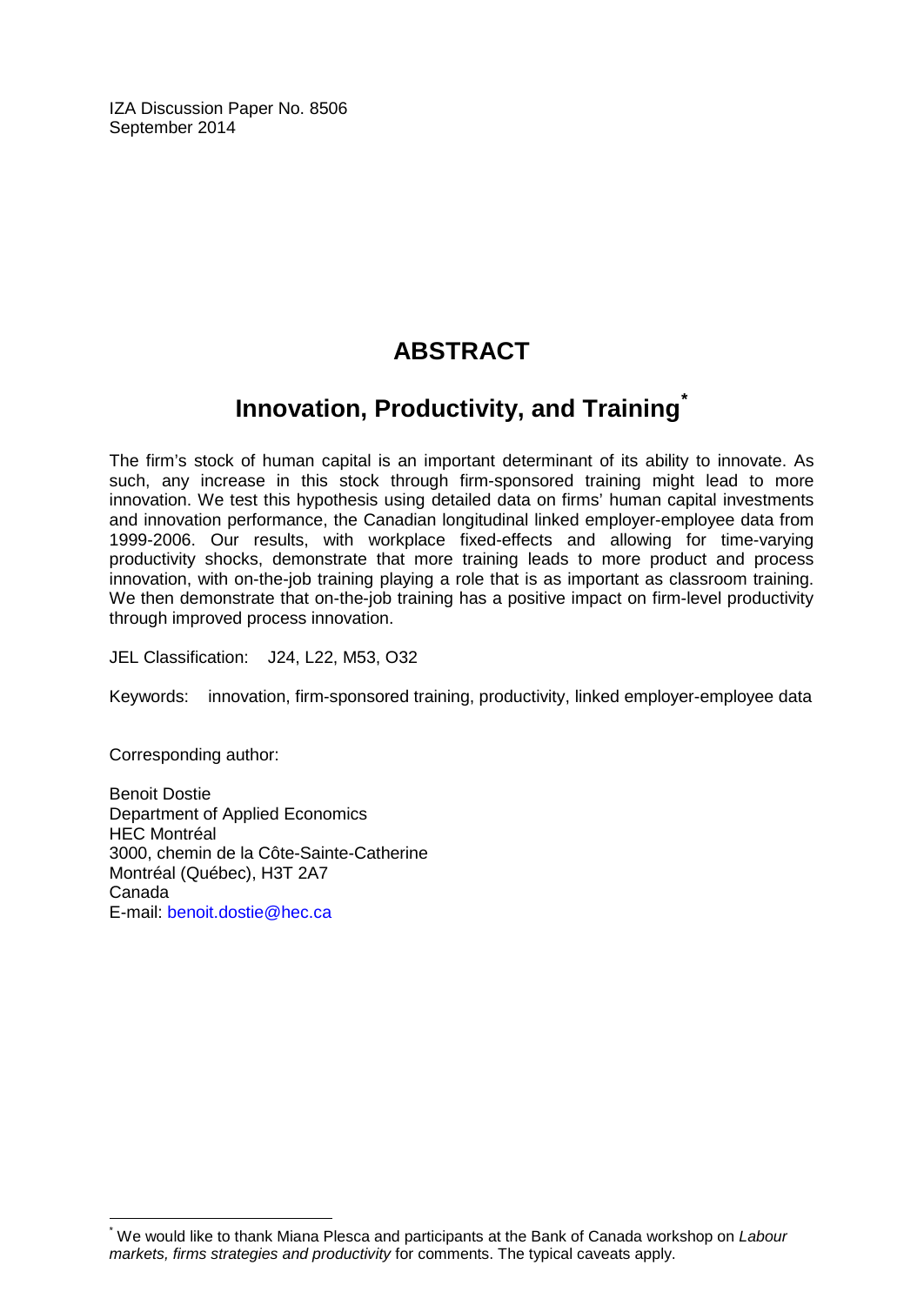#### 1. INTRODUCTION

There are relatively few studies on firm-sponsored training as a determinant of firmlevel innovation performance. This lack of studies is surprising because there are numerous reasons to consider training to be an essential ingredient to successful innovation.<sup>1</sup> Bauernschuster, Falck, and Heblich (2009) argue that continuous training guarantees access to leading-edge knowledge and thus increase a firm's propensity to innovate. In fact, lack of skill within the enterprise is one of the two most frequently reported obstacles to innovation amongst Canadian firms (Statistics Canada  $(2012)$ ).<sup>2</sup> Moreover, because innovation is recognized as having a positive effect on firms' productivity (Crépon, Duguet, and Mairesse (1998)), it is possible that the link between training and productivity is partly through innovation.

Bauernschuster, Falck, and Heblich (2009) provide the most convincing results of the positive impact of firm-sponsored training on innovation. These authors find that such training has a positive and statistically significant impact on innovation in German firms over the 1997-2001 period. Their results demonstrate that a 10 percentage-point increase in training intensity translates into a 10 percentage-point higher propensity to innovate. Distinguishing between routine and radical innovation, they find that training only has an impact on the former. They hypothesize that radical innovation is more difficult to achieve because it depends on the intrinsic abilities of the workforce such as creativity, inventive talent and the desire to work in teams. Moreover, with radical innovation being deemed as overly risky, firms might favor training for routine innovation to keep abreast of technological progress.

More recently, Gonzàlez, Miles-Touya, and Pazò (2012) employ a panel of approximately 10,000 Spanish manufacturing firms over the period 2001-2006 and find that worker training has a significant effect on firm innovation performance and that it also complements R&D. Utilizing a panel of nearly 1,000 French firms from 1986-1992, Gallié and Legros (2012) find significant effects of R&D intensity and training on patenting activities (see also Legros and Galia (2012)).<sup>3</sup>

This first set of empirical results concerning the relationship between training and innovation is interesting but suffers from two important shortcomings. First, these

<sup>&</sup>lt;sup>1</sup>Other ingredients include investments in the right capital equipment, an R&D program if needed; and retention of consultants and various external suppliers, including licensing arrangements and partnerships with other firms (The Expert Panel on Business Innovation (2009)).

<sup>2</sup>The most frequently cited obstacle was 'Uncertainty and risk' and the third most frequent obstacle was 'Internal financing'.

<sup>&</sup>lt;sup>3</sup>The link between training and innovation has also been examined in the management literature, see for example Beugelsdijk (2008).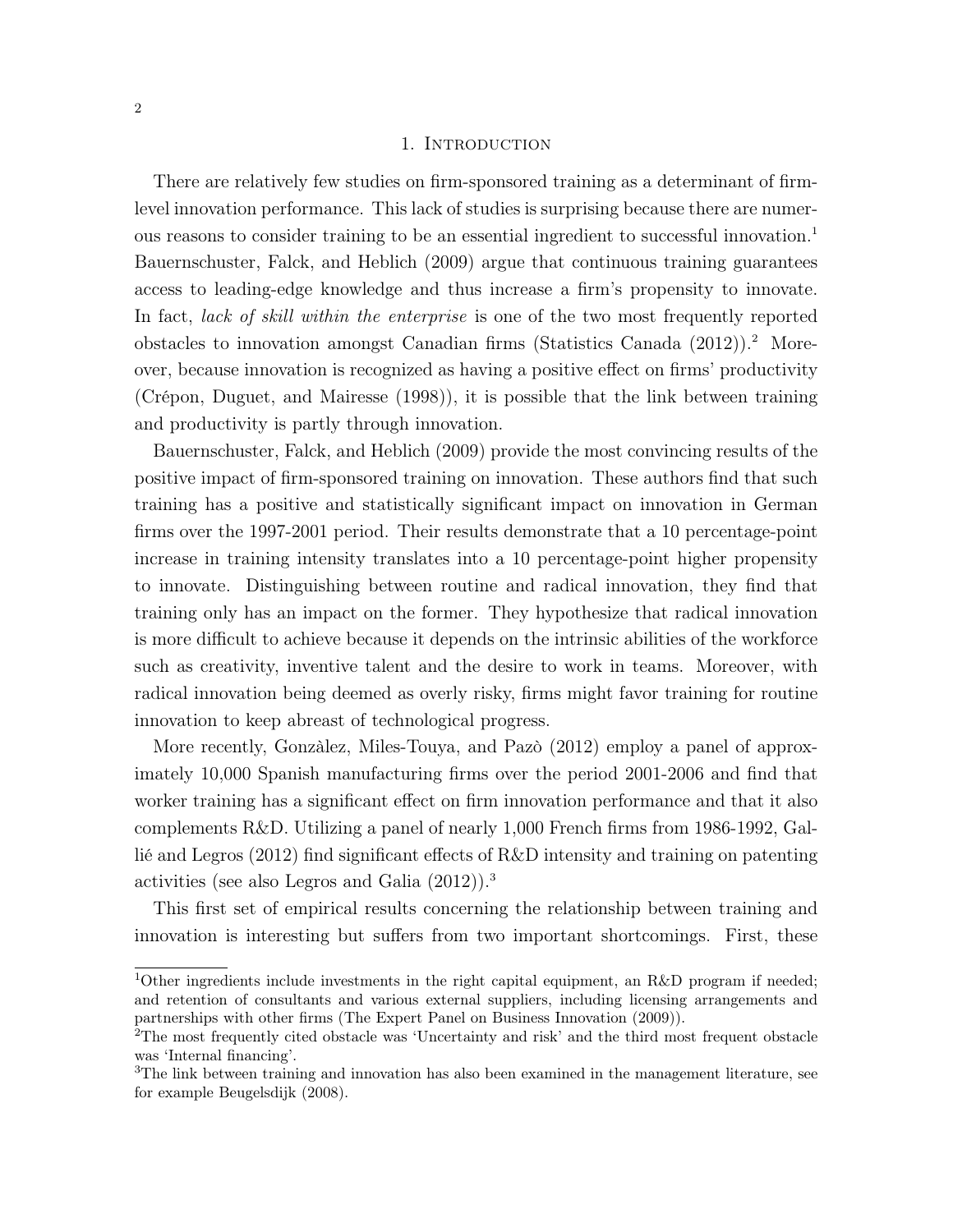studies do not distinguish between different types of training, with the most important distinction being between classroom (formal) and on-the-job (informal) training. It is well known that these two types of training have different impacts on productivity (Dostie (2013), Zwick (2005), Barrett and O'Connell (2001), Black and Lynch (1996)). Many studies also note that the amount of on-the-job training offered by firms can be much greater than the amount of classroom training (Pischke (2005)) and thus may have a larger impact on a firm's propensity to innovate.

Second, it is also important to distinguish between different types of innovation. Becheikh, Landry, and Amara (2006), and Michie and Sheehan (2003) note that different types of innovation require different types of inputs. This is the case, for example, with respect to the processes that lead to product innovation and procedural innovation.

In the current paper, we employ longitudinal linked employer-employee Canadian establishment-level data from the Workplace and Employee Survey 1999-2006 to study the links between firm-sponsored training, innovation and productivity. The data contain detailed information on the number of employees receiving classroom and onthe-job training, and four firm-level measures of innovation. For each firm, we have information on whether the firm conducted product and/or process innovation, and whether the innovation was routine or radical.

We take advantage of the longitudinal structure of the data in the statistical model to include workplace-level fixed-effects. Furthermore, we employ IV estimation methods to take into account unobserved workplace-level heterogeneity and obtain estimates of the impact of firm-sponsored training that are robust to the presence of time-varying sources of endogeneity.

We also utilize additional information on workplace-level productivity as measured by sales per employee to disentangle the impact of training on productivity and innovation. Doing so, we contribute to the relatively young literature using the regression approach to estimate the relationship between productivity and innovation. This literature is still in its relative infancy due to the lack of appropriate data (Hall (2011)).

Of note, in this context, it is important to distinguish between product and process innovation. In particular, Hall (2011) surveys the evidence and concludes that there are substantial positive impacts of product innovation on revenue productivity but that the impact of process innovation is more ambiguous, suggesting some market power on the part of the firms being analyzed.

To distinguish the impact of training on innovation from its impact on productivity, we employ a model that is related to that introduced by Crépon, Duguet, and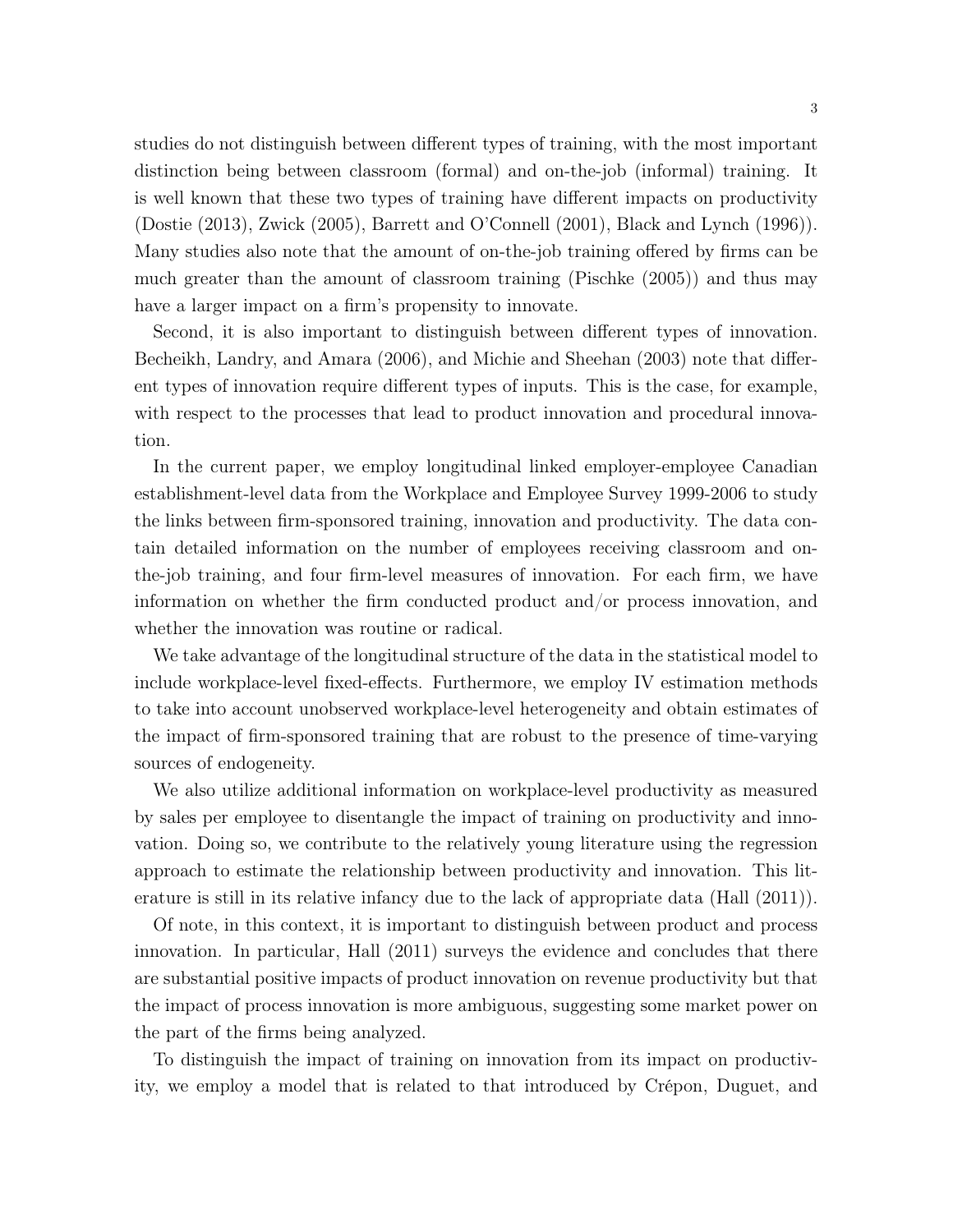Mairesse (1998). Their model captures the idea that productivity growth is the dividend produced by innovation (Lynch and Sheikh (2011)). However, we account for possible selectivity and simultaneity biases in our recursive nonlinear system by taking advantage of the longitudinal structure of the data using a within-3SLS estimator as suggested by Baltagi (2013).

We find that both classroom and on-the-job training have a positive impact on workplace-level innovation performance. In fact, for many types of innovation, on-thejob training has a greater impact than classroom training. This result is surprising because when estimating the impact of firm-sponsored training on productivity, the opposite results hold true. It is typically found that classroom training has a much larger impact on productivity than on-the-job training.

We also find that the improved process innovation is the type of innovation that has the largest impact on firm-level productivity. Taken together with the previous results that on-the-job training is an important driver behind improved process innovation, we conclude that on-the-job training can increase productivity through improved process innovation.

#### 2. DATA

We employ 1999-2006 data from the Workplace and Employee Survey (WES) conducted by Statistics Canada.<sup>4</sup> The survey is both longitudinal and linked in that it documents the characteristics of workers and workplaces over time. Abowd and Kramarz (1999) classify WES as a survey in which both the sample of workplaces and the sample of workers are cross-sectionally representative of the target population.

The structure of the survey is summarized in Table 1. The initial 1999 workplace sample is followed over time and is supplemented at two-year intervals with a sample of births that are selected from units added to the Business Register since the last survey occasion.<sup>5</sup> The response rates for each cross-section are typically over 90 percent.<sup>6</sup>

To compute training intensities, we employ information on the proportion of employees who received on-the-job training and the proportion of employees who received classroom training (in both cases related to their job) in the past year (as of March

<sup>4</sup>This is a restricted-access data set that is available in the Statistics Canada network of Research Data Centers (RDC). Remote access is also possible.

<sup>&</sup>lt;sup>5</sup>In 1999, workplace data were collected in person. Subsequent workplace surveys were conducted by means of computer-assisted telephone interviews.

 ${}^{6}$ In the case of total non-response, respondents are withdrawn entirely from the survey and sampling weights are recalculated to preserve representativeness of the sample.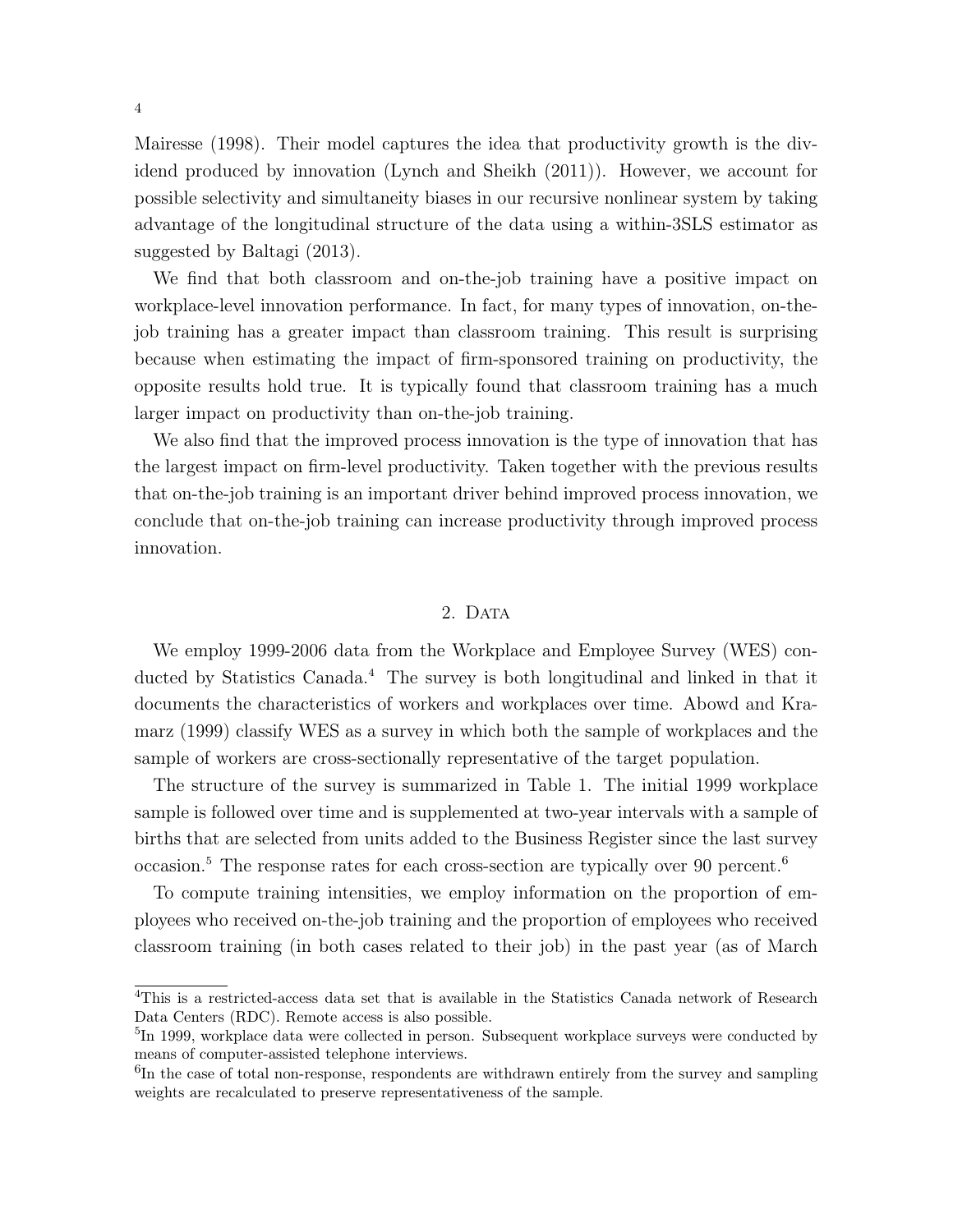31st).<sup>7</sup> The survey defines classroom training in a detailed fashion and indicates that all training activities should have the following:

- a pre-determined format, including a pre-defined objective;
- specific content;
- progress that may be monitored and/or evaluated.

However, on-the-job training is only defined as being informal.

With respect to innovation performance, the WES contains four measures at the workplace level. In each case, the question refers to whether the workplace introduced a specific type of innovation in the last year. There is no information on the extent or intensity of the innovation.<sup>8</sup> The four types of innovation are as follows:

- (1) new products or services,
- (2) improved products or services,
- (3) new processes,
- (4) improved processes.

As defined by Statistics Canada, new products or services *differ significantly in char*acter or intended use from previously goods or services whereas improved products are those whose performance has been significantly enhanced or upgraded. New processes include the adoption of new methods of goods production or service delivery whereas improved processes are those whose performance has been significantly enhanced or upgraded. 9

These definitions closely follow those of The Oslo Manual (Organization for Economic Co-operation and Development (OECD) (2005)) in which production innovation is defined as follows: "A product innovation is the introduction of a good or service that is new or significantly improved with respect to its characteristics or intended uses. This includes significant improvements in technical specifications, components and materials, incorporated software, user friendliness or other functional characteristics." A process innovation is the "implementation of a new or significantly improved production or delivery method. This includes significant changes in techniques, equipment and/or software."

<sup>7</sup>This measure includes full-time, part-time, permanent and temporary employees

<sup>8</sup>For product innovation, an interesting measure is the share of sales that is due to the new product. For process innovation, one could use the extent of cost reduction brought by the innovation.

<sup>&</sup>lt;sup>9</sup>The survey does not distinguish between new to the market and new to the firm. The interpretation is left to the respondent. The survey did not include information about marketing or organizational innovation in its innovation component.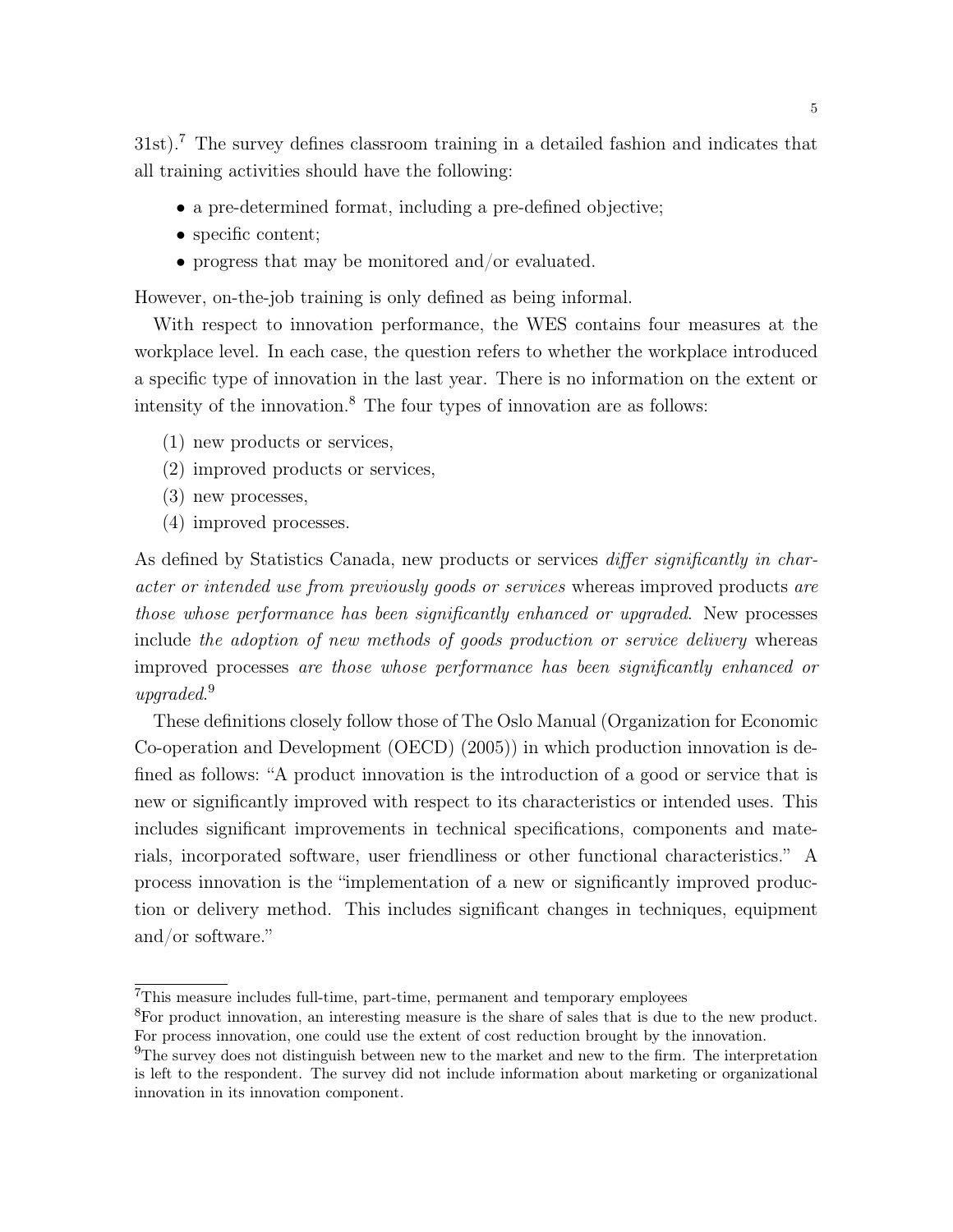Table 2 presents the incidence of each type of innovation per year. Caution must be used in interpreting averages in even years because of the sampling process. Although there are many variations on a year-to-year basis, these summary statistics demonstrate that product innovation is more likely that process innovation. Additionally, improvements in processes or products are more likely than new products or processes, most likely because the former are more difficult to achieve.

#### 3. Training and innovation

In Table 3, we present the incidence of each type of innovation conditional on whether the workplace offers classroom or on-the-job training. The table demonstrates that workplaces that offer training are much more likely to innovate. The rates of innovation for workplaces that offer classroom training are on average twice as high as those of workplaces that do not. For example, 39% of workplaces that offered classroom training introduced product innovation whereas only 22% of workplaces that did not offer classroom training introduced such innovation. The comparison is even more striking for the introduction of new processes, i.e. 31% versus 13%. The impact of on-the-job training seems to be as strong.

Table 4 presents average training intensities for innovating workplaces compared to workplaces that do not innovate. Classroom and on-the-job training intensities are again on average twice as high in innovating workplaces, with a greater difference in the case of process innovation. For example, the average proportion of employees who undertook on-the-job training in workplaces that innovated with new products was 42%, compared to 24% in workplaces that did not.

It remains to be seen whether this relationship between training and innovation holds when taking into account other determinants of innovation performance and confounding influences. There are reasons to consider that this is the case, as the positive relationship between training and innovation has been commented upon in several studies using early waves of the WES. Zeytinoglu and Cooke (2009) utilize the 2001 version of the WES and their multivariate results demonstrate that innovation that is introduced in the workplace is significantly associated with providing on-the-job training. Walsworth and Verma (2007) use years 1999-2002 from the WES and find that autonomy training has a positive relationship with innovation.<sup>10</sup>

To study the impact of training on innovation performance, we first estimate a linear probability model in which *Innovation* at workplace  $j$  at time  $t$  is determined by the

 $^{10}$ Baldwin and Johnson (1995) also find a strong association between training and innovation in a survey of small and medium-sized Canadian firms.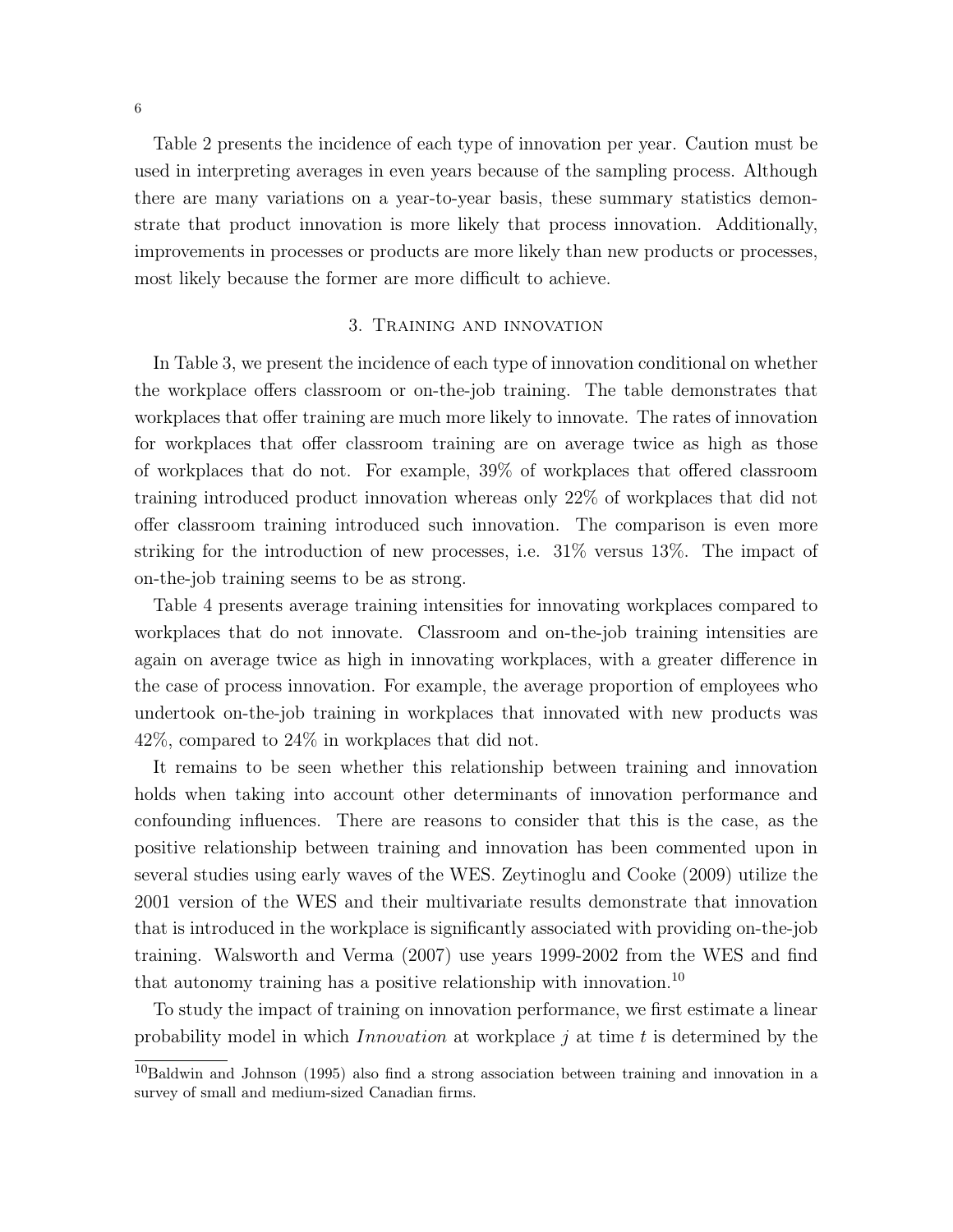proportion of workers who undertook classroom  $(cls)$  or on-the-job  $(otj)$  training in the past year:

(3.1) 
$$
In novation_{jt} = \alpha + \rho_{cls}Training_{jt}^{cls} + \rho_{otjTraining_{jt}^{obj} + \beta X_{jt} + \epsilon_{jt}
$$

Other determinants of innovation performance included in  $X_{jt}$  are workforce characteristics such as the proportion of employees using a computer, the proportion of employees covered by a collective bargaining agreement (CBA) and the proportion of managers. We also include firm size (to account for unrecoverable costs of R&D), industry and year dummies.  $\epsilon$  is the error term.

Table 5 presents the coefficients that were estimates obtained by ordinary least squares. Of note, the standard errors for all of the coefficient estimates are bootstrapped to fully account for the stratified sampling procedure utilized for collecting the data (Statistics Canada (2004)).

The results demonstrate that a workplace that moves from training no employees to training all of its employees will experience an increase in its probability of innovation ranging from 12.5 to 19.1 probability points. Interestingly, on-the-job training seems to have a greater impact on innovation than classroom training. This result is surprising because, in the case of firm-level productivity performance, previous research find that classroom training has a greater impact on productivity (Dostie (2013), Zwick (2005), Barrett and O'Connell (2001), Black and Lynch (1996)).

Turning to other determinants of innovation, we also find that increasing computer use raises productivity. In addition, both the proportion of employees covered by a CBA and the proportion of managers seem to have a positive impact on introducing new product innovations but not on other types of innovation. We also obtain the well-known result that large firms have better innovation performance.<sup>11</sup>

#### 4. Innovation, turnover and competitive pressures

Stoyanov and Zubanov (2012) recently argue that worker mobility drives innovation performance through knowledge spillovers. Because on-the-job training is more closely related to turnover (Dostie (2013)), one source of concern with respect to the previous results is that on-the-job training is spuriously correlated with innovation because of worker mobility.

<sup>&</sup>lt;sup>11</sup>This could reflect the fact that there are irrecoverable costs of R&D that are better supported by larger firms or that large workplaces are involved in a greater number of activities and are more likely to have an innovation in at least one of them (Hall (2011)).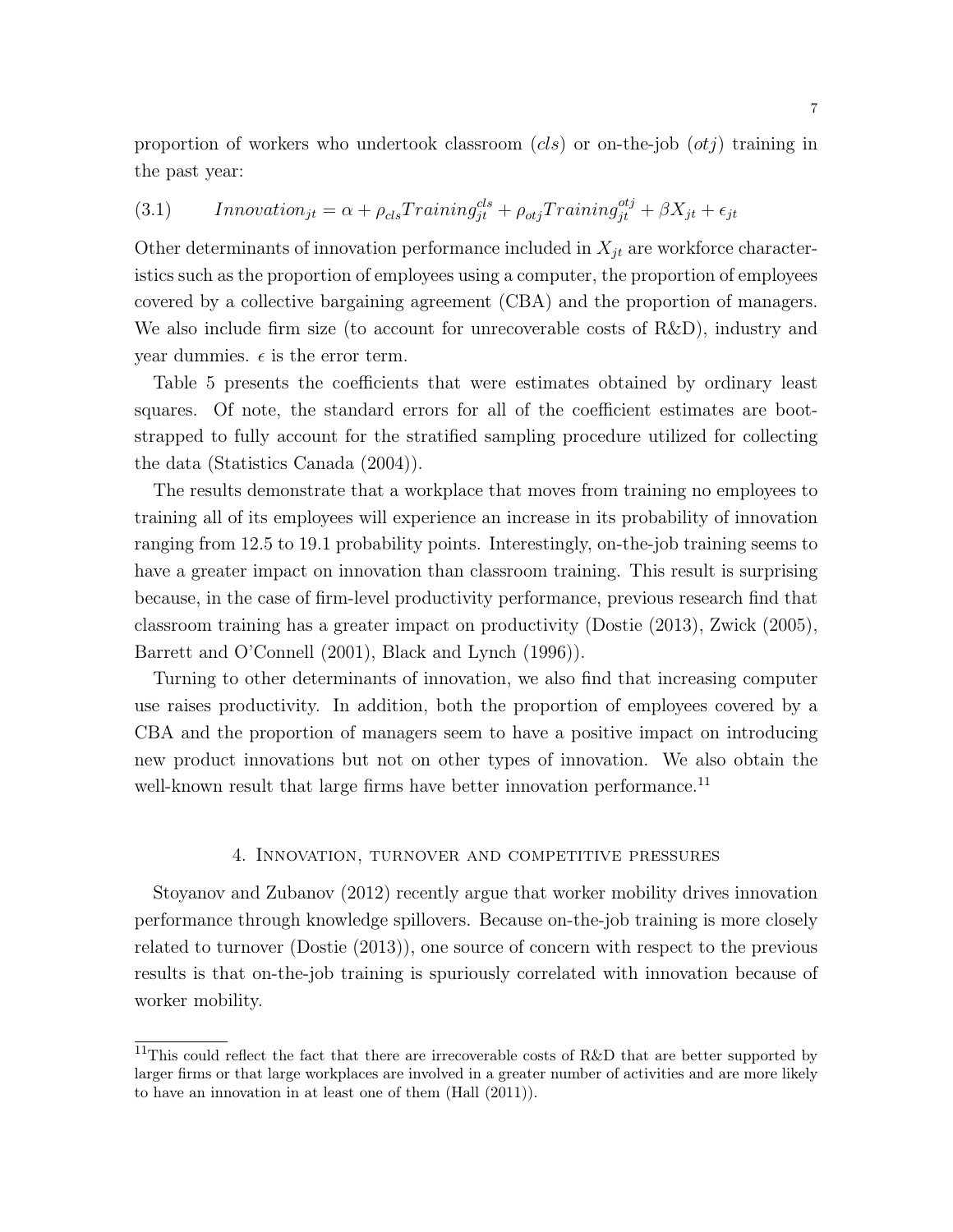Fortunately, we are able to address this concern because the WES contains detailed information about the workplace's workforce flows in the previous year. For example, to construct the inflow rate, we have information on the total number of new hires in the last year from the workplace questionnaire and divide by the total number of employees at this workplace. To construct the outflow rate, we first compute the total number of workers who separated from the firm in the past year. Separations can be due to resignations, permanent layoffs, dismissal for cause, or retirement. We then divide by the total number of employees as of March 31st of the current year.

Table 6 demonstrates that the estimated impact of firm-sponsored training on innovation remains nearly unchanged when taking into account turnover. The coefficients for the intensity of classroom and on-the-job training are nearly identical to those presented in Section 3. It is interesting to note that the inflow rate is positively correlated with all four types of innovation. This result supports the hypothesis that new workers are a source of new knowledge. Outflow rates, by contrast, are negatively correlated with innovation.

An additional focus of the innovation literature is on how competitive pressures affect incentives to innovate. A seminal reference on this particular topic is Aghion, Bloom, Blundell, Griffith, and Howitt (2005) who find that the relationship between competition and innovation takes an inverted-U form. More recently, Spulber (2013) find that competitive pressures have a positive impact on firm-level innovation performance when intellectual property laws create a market for innovation. Because competitive pressures might also affect training intensities in a variety of ways (Brunello and De Paola (2008)), it seems important to take them into account as determinants of innovation.

We are fortunate that the WES contains information on the competitive pressures that workplaces face. More specifically, it provides details concerning whether workplaces directly compete with locally, Canadian or internationally owned firms. The survey then indicates how many firms (whether based in Canada or not) offer products / services that directly competing with theirs in their most important market. Based on the answers to these questions, we build three additional dichotomous variables, indicating whether the number of direct competitors is 0, 1 to 5, 6 to 20, or over 20.

The coefficient estimates in the last panel of Table 6 demonstrate a statistically significant and positive impact of the number of competitors on the propensity to innovate. The impact is stronger in the case of product/service improvements and is stronger for a number of competitors between 6 and 20, becoming weaker for higher numbers of competitors. Thus, the relationship between innovation and the number of competitors seems to exhibit an inverse-U shaped relationship, similar to Aghion,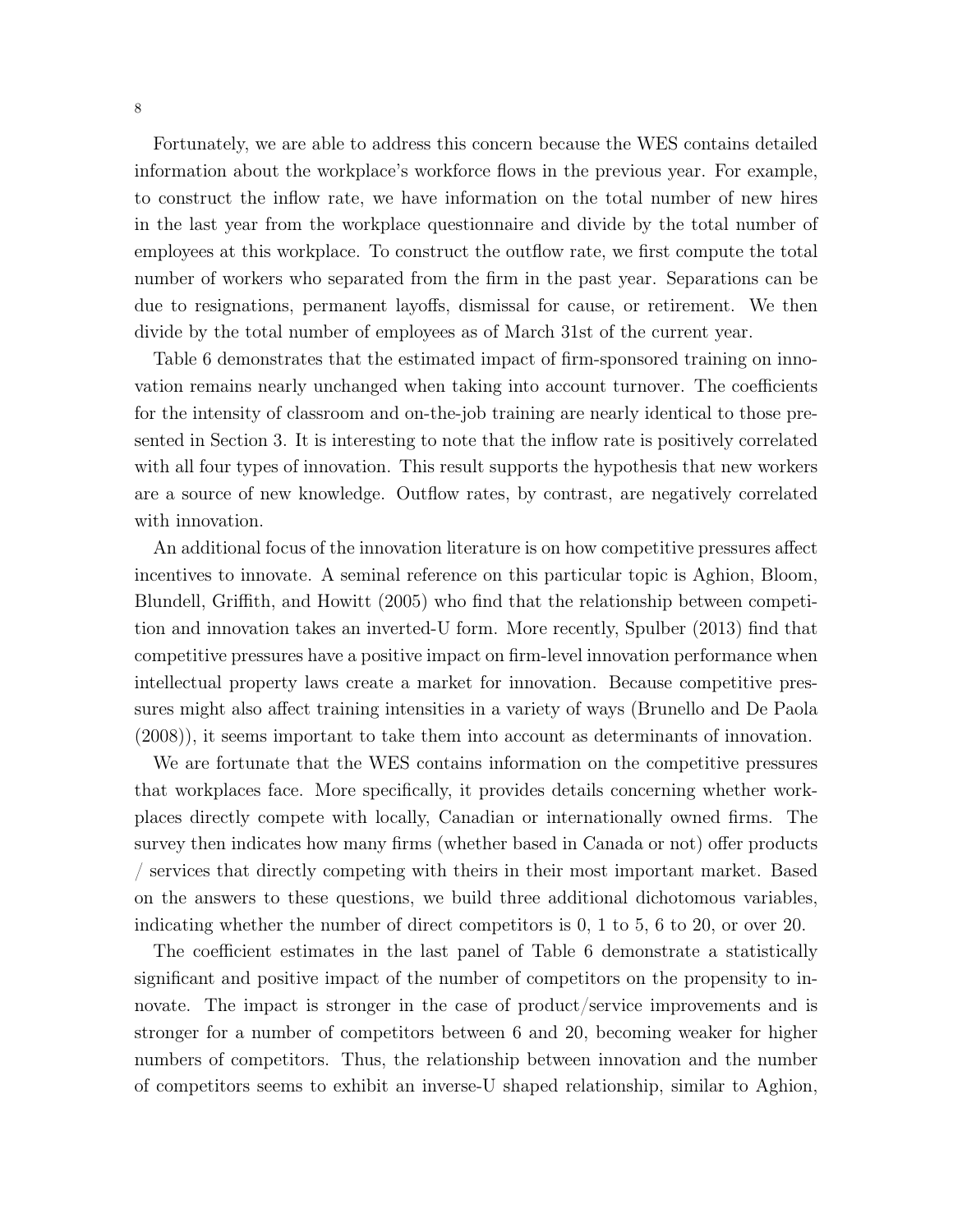Bloom, Blundell, Griffith, and Howitt (2005). However, taking into account competitive pressures does not weaken the relationship between firm-sponsored training and innovation. The estimated coefficients for training intensities remain nearly identical to those of Table 5.

#### 5. Unobserved workplace heterogeneity and time-varying productivity shocks

In attempting to estimate the causal impact of firm-sponsored training on innovation, we are primarily concerned with two additional sources of possible bias. These sources of bias might lead to simultaneity between firm-sponsored training and innovation. Furthermore, firm-level innovation in itself can lead to or require firm-sponsored training, e.g. a firm that introduces new software must train its workforce on how to employ it. Our focus here is only in disentangling one part of this complex relationship, i.e. how firm-sponsored training affects innovation performance.

The first source of bias is unobserved workplace-level heterogeneity  $(\psi_j)$  in

(5.1) *Innovation<sub>jt</sub>* = 
$$
\alpha + \rho_{cls}Training_{jt}^{cls} + \rho_{otj}Training_{jt}^{obj} + \beta X_{jt} + \psi_j + \varepsilon_{jt}
$$

with  $\epsilon_{jt}$  from equation (3.1) defined as

(5.2) 
$$
\epsilon_{jt} = \psi_j + \varepsilon_{jt}.
$$

If  $\psi_j$  contains workplace-level characteristics that are correlated with both training decisions and innovation performance, this will introduce biases in our previous coefficients. For example, if high-ability managers can introduce more innovations and also invest more in training, the real impact of training will be lower than previously estimated.

Table 7 presents coefficient estimates from equation (5.1) that include workplacelevel fixed effects. The results demonstrate sizable and statistically significant impacts of both classroom and on-the-job training intensities on innovation performance. Increases in innovation probabilities, albeit lower than previously estimated, range from 6.6 to 11.2 probability points. Except in the case of new product innovation, on-the-job training has the greater impact on innovation performance.

The second source of bias might come from unobserved productivity shocks  $(\eta_{jt})$ . In this case, we let

(5.3) 
$$
\epsilon_{jt} = \psi_j + \eta_{jt} + \varepsilon_{jt}.
$$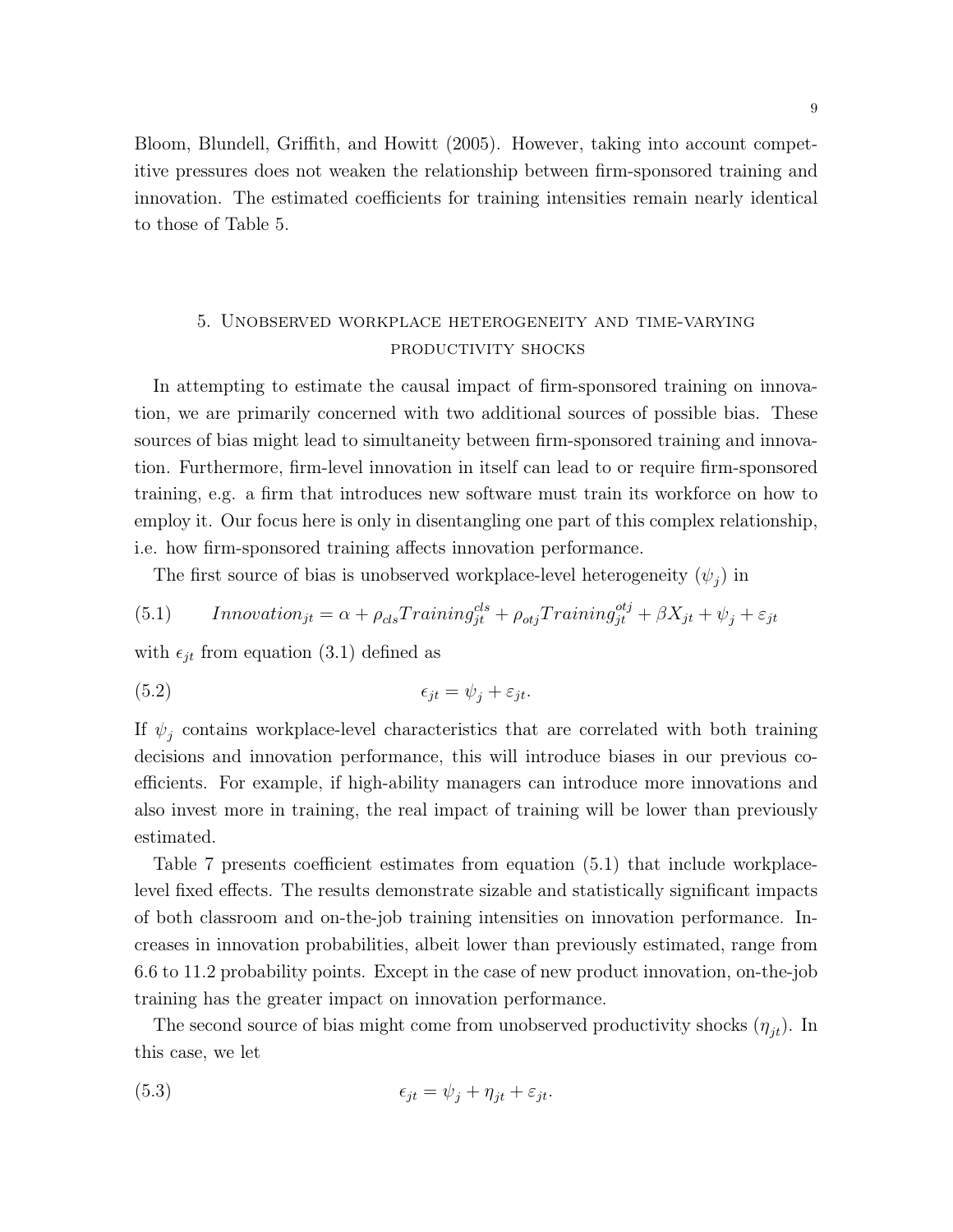One interpretation of these shocks is that demand shocks lead to fewer financial resources in the workplace. They might lead to fewer training investments and less R&D and thus less innovation performance.

To address such shocks, we take advantage of the longitudinal nature of WES. We first assume that  $\eta_{jt}$  follows an autoregressive process of order 1:

(5.4) 
$$
\eta_{jt} = \alpha \eta_{jt-1} + e_{jt}
$$

with  $e_{jt}$  as the residual error term.  $^{12}$ 

Equation  $(3.1)$  with the error term defined as in equation  $(5.3)$  then becomes

(5.5) *Innovation<sub>jt</sub>* = 
$$
\alpha Innovation_{jt-1}
$$
 +  
+ $\rho_{cls}Training_{jt}^{cls} - \alpha \rho_{cls}Training_{jt-1}^{cls} +$   
+ $\rho_{obj}Training_{jt}^{obj} - \alpha \rho_{obj}Training_{jt-1}^{obj} +$   
+ $\beta X_{jt} - \alpha \beta X_{jt-1}$   
+ $(\psi_j(1-\alpha) + e_{jt} + \eta_{jt} - \alpha \eta_{jt-1}).$ 

Defining  $\psi_j^* = \psi_j - \alpha \psi_j$  and  $\eta_{jt}^* = \eta_{jt} - \alpha \eta_{jt-1} + e_{jt}$  yields

(5.6) 
$$
In novation_{jt} = \pi_1 In novation_{jt-1} ++\pi_2 Training_{jt}^{cls} + \pi_3 Training_{jt-1}^{cls} ++\pi_4Training_{jt}^{obj} + \pi_5Training_{jt-1}^{obj} ++\pi_6 X_{jt} + \pi_7 X_{jt-1} ++\psi_j^* + \eta_{jt}^*,
$$

subject to:

(5.7) 
$$
\pi_3 = -\pi_2 \pi_1 \n\pi_5 = -\pi_4 \pi_1 \n\pi_7 = -\pi_6 \pi_1
$$

As described by Blundell and Bond (2000), even in the presence of endogeneity, it is possible to obtain consistent estimates for the parameters in (5.6) by using GMM methods. The Blundell and Bond (2000) estimator utilizes the usual moment restrictions:

$$
E[Z_{jt-s} \triangle \eta_{jt}^*] = 0,
$$

<sup>&</sup>lt;sup>12</sup>This assumption will be formally tested later.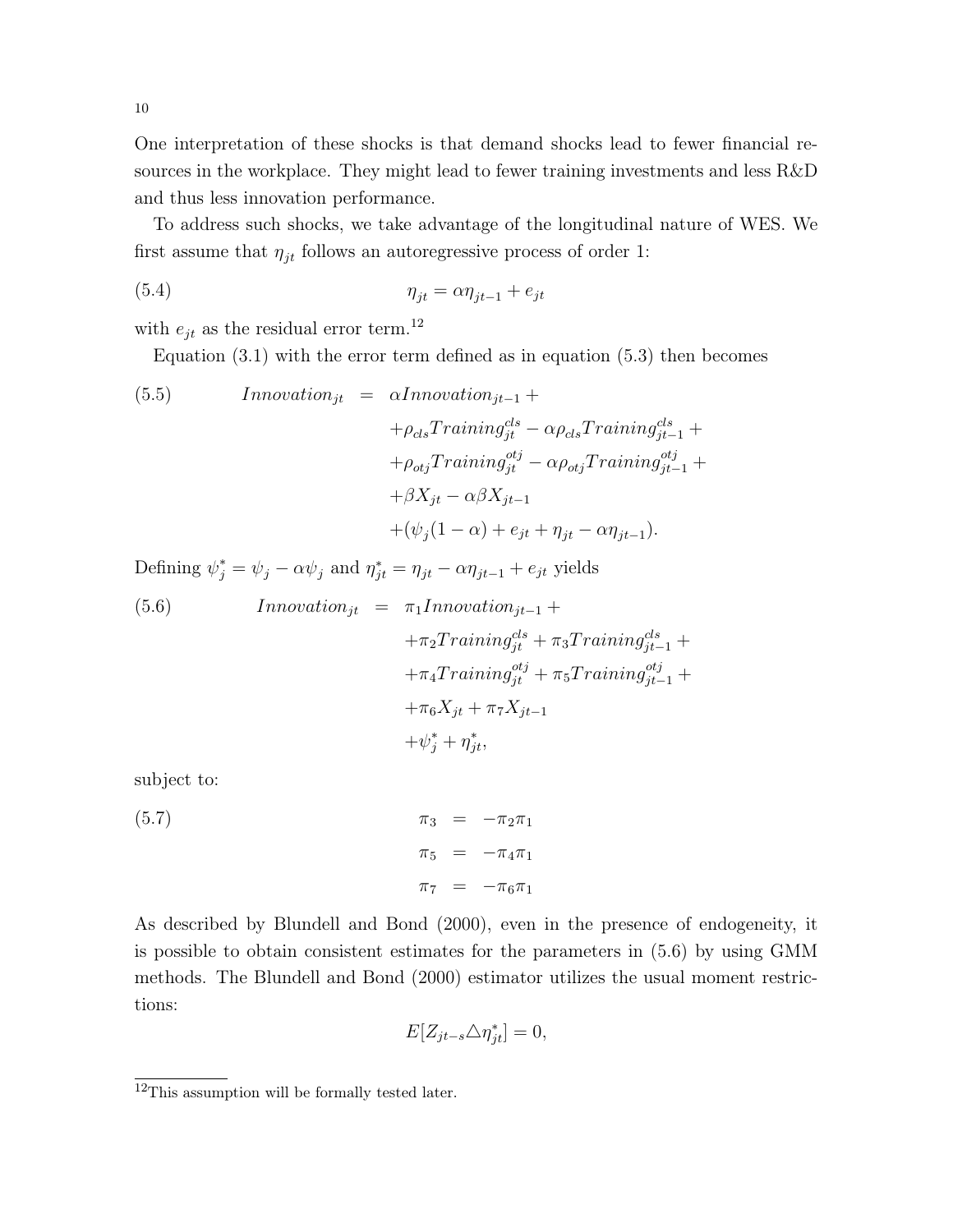where  $Z_{jt-s} = (Innovation_{jt-s}, Training_{jt-s}^{cls}, Training_{jt-s}^{obj}, X_{jt-s})$  and  $s \geq 3$ . Briefly described, the method involves taking the first-difference to exclude workplace fixed effects and then estimating the resulting equation utilizing suitably chosen lagged levels of the explanatory variables as instruments. Given consistent estimates of  $\pi$  and  $var(\pi)$ , we finally recover parameter estimates for the structural parameter  $(\rho_{cls}, \rho_{oti}, \beta, \alpha)$  by imposing common factor restrictions and using minimum distance.

In estimating (5.6), we employ lags from 3 on back to create the GMM-type instruments (as described in Arellano and Bond (1991)). We utilize first differences of all the exogenous variables as standard instruments. As a specification check, we compute the Sargan test of over-identifying restriction for the one-step system estimator. In this case, we cannot reject the null hypothesis that the over-identifying restrictions are valid.

Table 8 presents the results from estimating the innovation equation taking into account both unobserved workplace heterogeneity and time-varying unobserved productivity shocks. The coefficient estimates are slightly lower than previous FE estimates but present both classroom and on-the-job firm-sponsored training as having a statistically significant impact on innovation performance. The estimated coefficients are similar to the previous fixed effects estimates for most types of innovation. This result can be interpreted as demonstrating that biases due to unobserved workplace heterogeneity are much more important to take into account than those due to unobserved productivity shocks.

Compared to the previous results, the coefficients for on-the-job training are much closer to those of classroom training. Taken at face value, classroom training has a slightly larger impact on improved process or improved product innovations, and on-the-job training has a slightly larger impact on new product or new processe innovations. It is interesting to note that on-the-job training has a larger impact on more radical innovation. However, we cannot reject the null hypothesis that both types of training have a similar effect on all types of innovation.

Compared to its impact on productivity, on-the-job training has a significant impact on innovation. However, it is well known that innovation and productivity are closely linked. We attempt to disentangle these two seemingly contradictory results in Section 7.

#### 6. Workforce characteristics

Although our previous specification includes many workforce characteristics as determinants of innovation, it has one (glaring) omission, i.e. formal education. Crépon,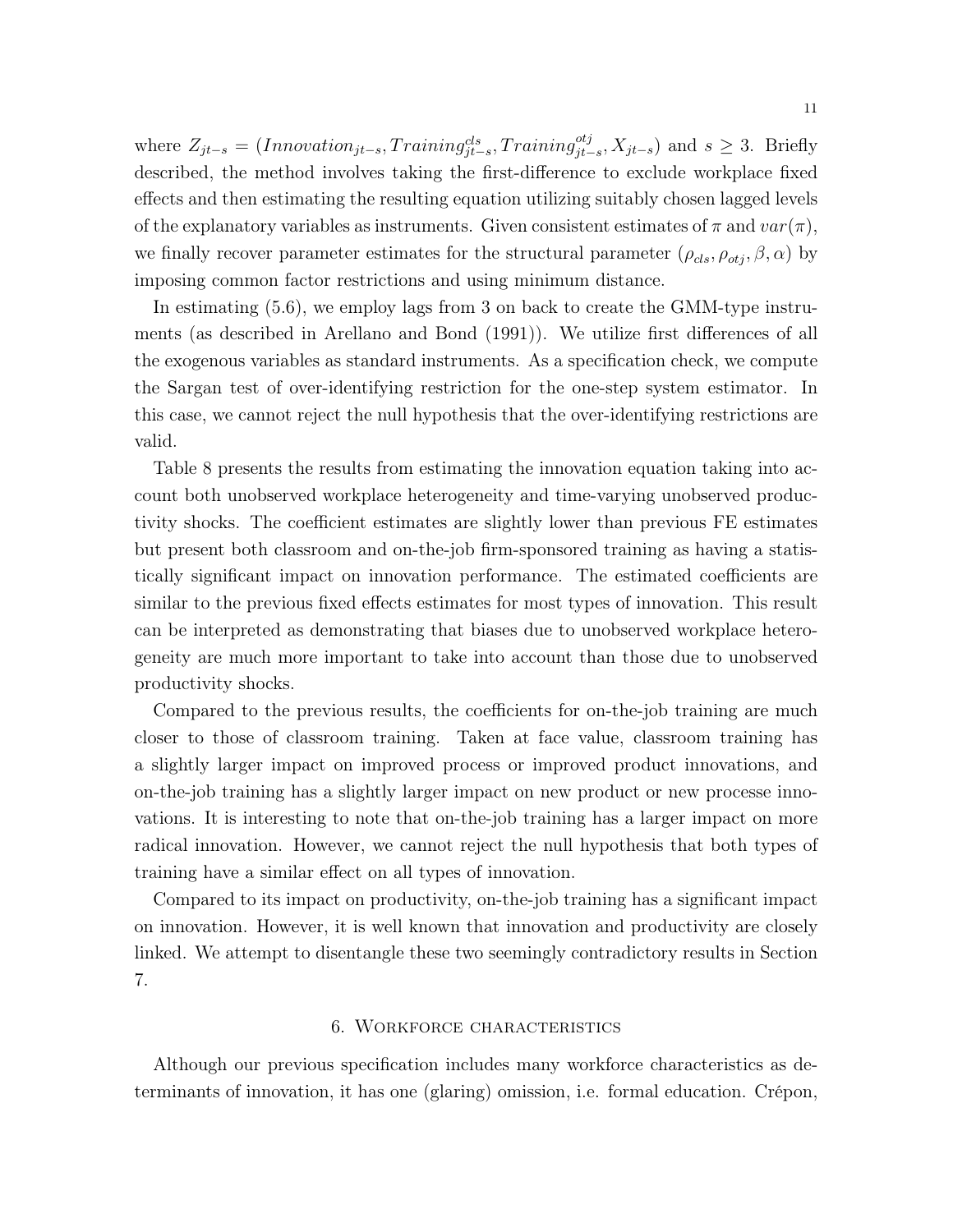Duguet, and Mairesse (1998)'s theoretical model of innovation emphasizes the role of knowledge capital. Moreover, model of endogenous growth such as those described in Aghion and Howitt (2009) typically place a greater emphasis on education than firmsponsored training. Recent empirical evidence also points toward tertiary education as having a more meaningful impact on innovation than less advanced degrees (Aghion, Boustan, Hoxby, and Vandenbussche (2009)).<sup>13</sup>

Although it can be argued that the stock of human capital is fixed in the short term and can be taken into account utilizing workplace fixed effects, it is interesting to contrast its role as a determinant of innovation compared to firm-sponsored training. To assess the role of knowledge capital, we utilize the linked employer-employee data to construct measures of the stock of human capital of the firm as proxied by the education of its workforce, employing the information on education contained in the employee portion of the survey.

For the employee component of the survey, the target population is the collection of all employees working, or on paid leave, in the workplace target population. Employees are sampled from an employee list that the selected workplaces provided. For every workplace, a maximum number of 24 employees is selected, and for establishments with less than 4 employees, all employees are sampled.

We obtain a sample of 30, 563 workplaces, for which we construct the proportion of employees in each of 13 possible education groups. The total number of workplaces is lower than that in the previous sample both because of employee non-responses and because no employees were sampled in 2006.

Because not all workers are sampled in every workplace, it is not possible to separately use 13 different education groups. For our measure of the workplace's stock of human capital, we use the proportion of its employees with some postsecondary education. Workers with trade or vocational diplomas, workers with some or completed college, CEGEP or institute of technology, workers with some or completed university, and workers with degrees above a bachelor's degree are included in this proportion.

In this econometric specification, we also include a more detailed description of the occupational structure of the workplace. In addition to the proportion of managers, we include the proportion in the following occupational groups: professionals, marketing/sales, clerical/administrative, technical/trades, production and others.

 $13$ For Canada, early evidence from Rao, Tang, and Wang (2002) demonstrates that firms that hire experienced employees and new graduates from universities outperform the firms that do not in terms of both product and process innovation. Parrotta, Pozzoli, and Pytlikova (2014)'s recent evidence from Denmark demonstrates that firms with higher shares of highly skilled and vocational workers have higher propensities to patent.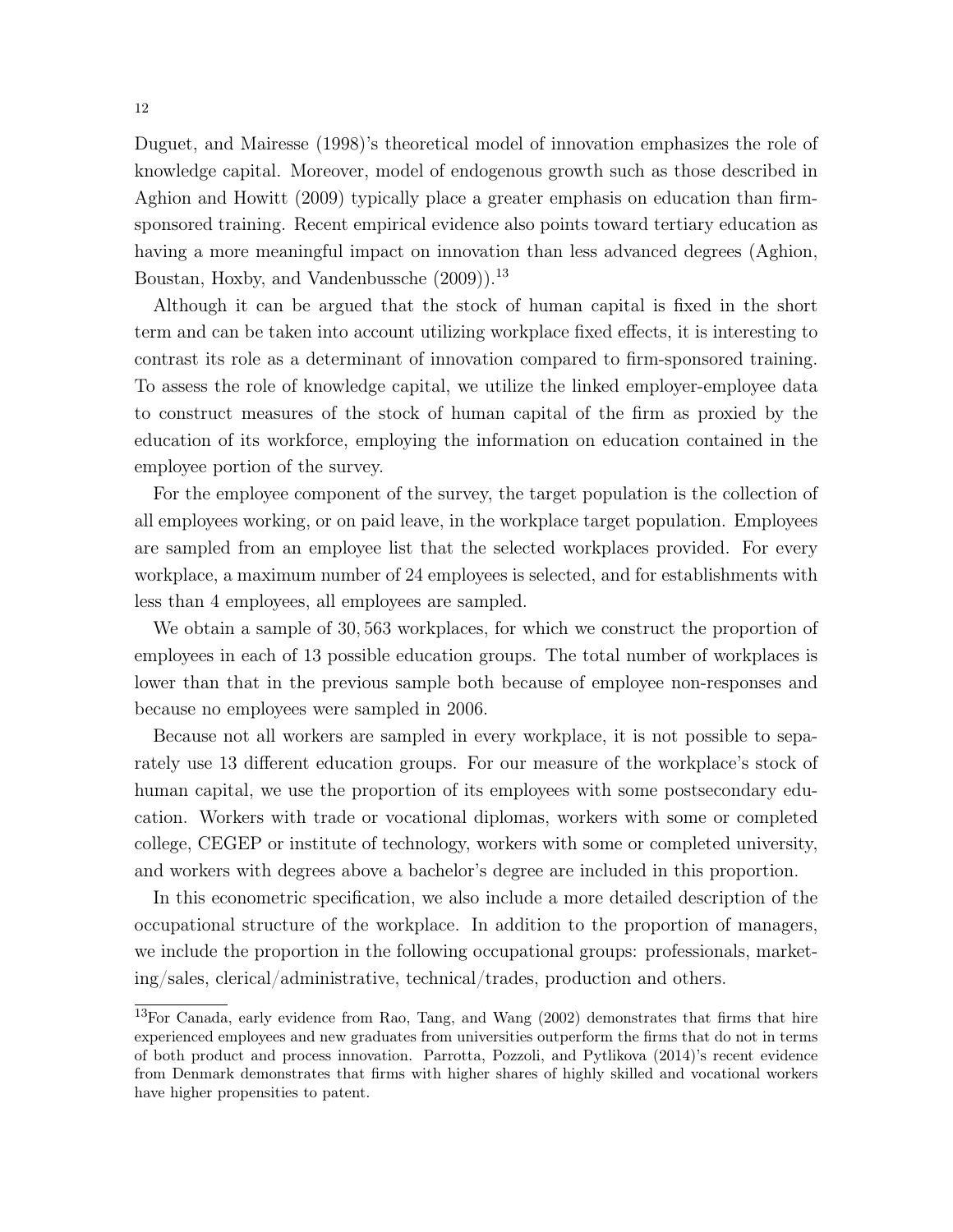Table 9 presents results obtained adding these measures of human capital. Altough formal education is viewed as having a positive impact on the workplace's innovation propensity, the impact of training remains significant and important. These results are coherent with a view of the workplace in which human capital that is acquired through formal education depreciates more quickly because of rapid technological progress. Firm-sponsored training is viewed as crucial for maintaining and disseminating the cutting-edge knowledge that is necessary for innovation.

The results for the different occupational groups are interesting on their own. Whereas the proportion of managers has a more consistent impact on all four types of innovation, the proportion of employees in sales and marketing has a significant impact only in the case of product innovation. The proportions of workers who are professionals or in the technical/trade occupation also have a positive and significant impact on all types of innovation except improved processes.<sup>14</sup>

#### 7. Training, productivity and innovation

To distinguish the impact of training on innovation from its impact on productivity, we utilize a model that is related to that elaborated by Crépon, Duguet, and Mairesse (1998), in which innovation explains productivity. Because we have no information on the amounts spent on R&D, our model has only two equations. The first equation explains firm-level innovation performance as described previously.<sup>15</sup>

The second equation takes as inputs innovation and training intensities to explain variations in workplace productivity. As explained by Hall (2011), innovation can increase efficiency and improve the goods and services that firms offer, thus increasing demand and reducing the costs of production. When estimating the impact of innovation on productivity, the measures of innovation that are typically used include amount spent on R&D, the number of patents the workplace applied for or, more recently, the percentage of sales coming from products less than five years old.<sup>16</sup> However, it is possible that R&D activity does not yield an innovation and might even have a negative impact on productivity. Using actual innovation performance as a determinant of

<sup>&</sup>lt;sup>14</sup>Crépon, Duguet, and Mairesse (1998) found a positive impact for firms with more engineers and firms with more managers.

<sup>15</sup>We do not allow for any feedback from productivity to innovation.

<sup>&</sup>lt;sup>16</sup>Using sales from recent products has the advantage of taking into account product improvements (Mairesse, Crépon, and Duguet (2000)).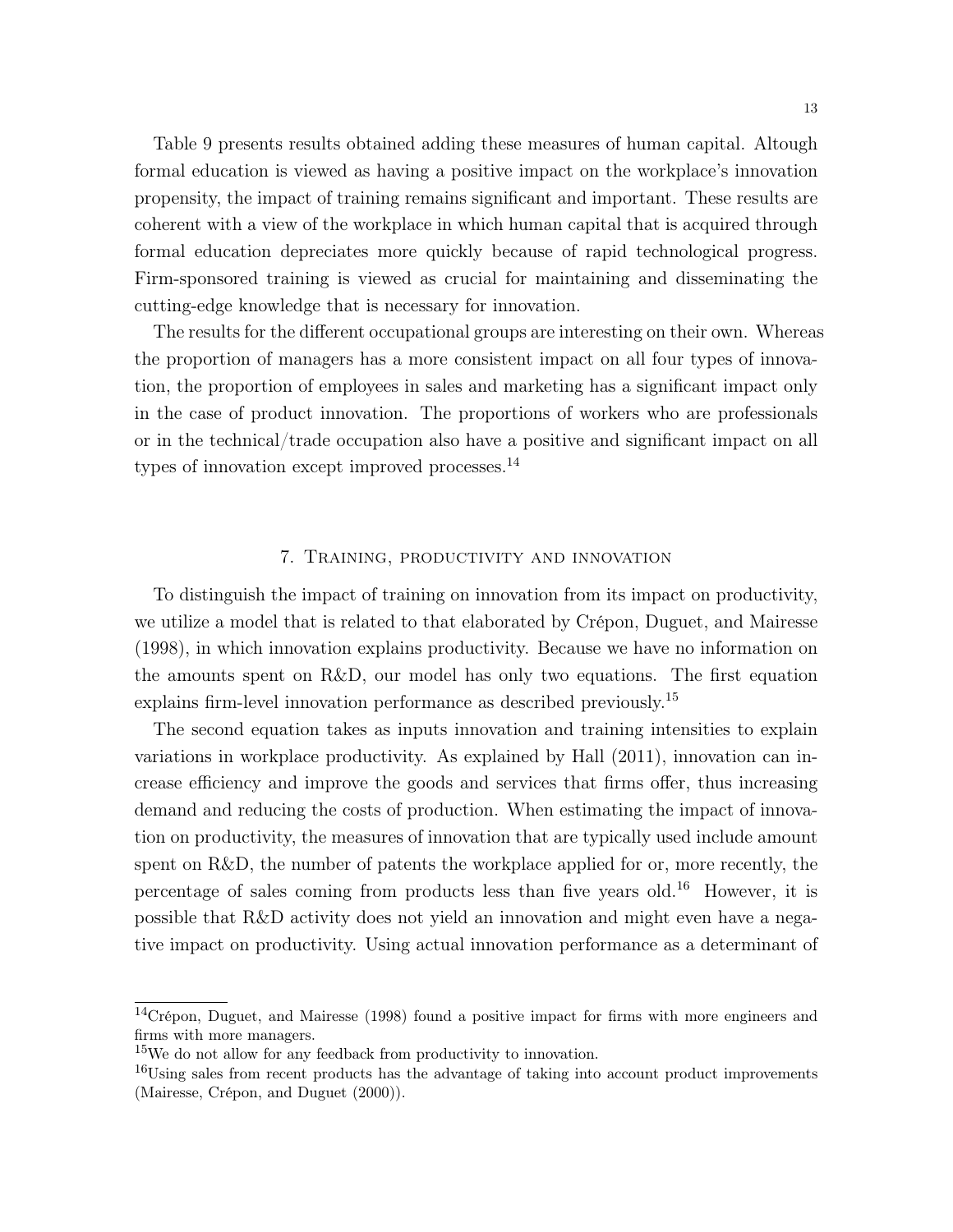productivity takes into account that innovation output rather than innovation output determines productivity.<sup>17</sup>

Our basic model for the productivity equation is a Cobb-Douglas production function where the dependent variable is workplace value added:

(7.1) 
$$
\ln Q_{jt} = \beta_L \ln L^E_{\ \ it} + \sum_{k=1}^4 \delta_k Innov_k + \gamma Z_{jt} + \epsilon_{jt}.
$$

 $L_{jt}^E$  is a measure of effective labor. This measure depends on the number of employees who received training  $((L^T))$  and the number of employees who did not receive any training  $((L^{NT}))$ . Formally, it is defined as

(7.2) 
$$
L_{jt}^{E} = \lambda_T L_{jt}^{T} + \lambda_{NT} L_{jt}^{NT}
$$

$$
= \lambda_{NT} L_{jt} + (\lambda_T - \lambda_{NT}) L_{jt}^{T}
$$

where L is the total number of employees.  $\lambda_T$  (and  $\lambda_{NT}$ ) are load factors that convert the number of employees who received (and did not receive) training into effective labor. By taking the natural log on each side of equation 7.2, we can approximate  $L_{jt}^E$ by

(7.3) 
$$
\ln L_{jt}^{E} \approx \ln \lambda_{NT} + \ln L_{jt} + \ln \left( 1 + \left( \frac{\lambda_T}{\lambda_{NT}} - 1 \right) P_{jt} \right)
$$

where  $P_{jt}$  is defined as the proportion of employees who received training.<sup>18</sup>

Innov<sub>k</sub> with  $k = 1, ..., 4$  represents the four possible types of innovation and  $\delta_k$ represents the percentage change in productivity in a firm experiencing innovation of type k.

By allowing all four types of innovation to have distinct impacts on productivity, we can verify whether Hall (2011)'s theoretical model's implications that there should be positive impacts of product innovation on revenue productivity holds with our data. We note that her model yields that the impact of process of innovation is more ambiguous.

One possible drawback of including all four types of innovation is if this introduces multicollinearity in the econometric model. We find this not to be a problem, in part because of our large sample size. Also, while all four types of innovation are positively correlated, correlations are not too large and range from 0.44 for the correlation between new products and improved processes to 0.71 for the correlation between new and

<sup>&</sup>lt;sup>17</sup>Ballot, Fakhfakh, and Taymaz (2001) also consider that increases in human capital have an impact on productivity through innovation although they do not model the intermediate innovation step. <sup>18</sup>The approximation is correct as long as  $\frac{L^7}{L}$  $\frac{L}{L} \left( \frac{\lambda_T}{\lambda_{NT}} - 1 \right)$  is close to zero.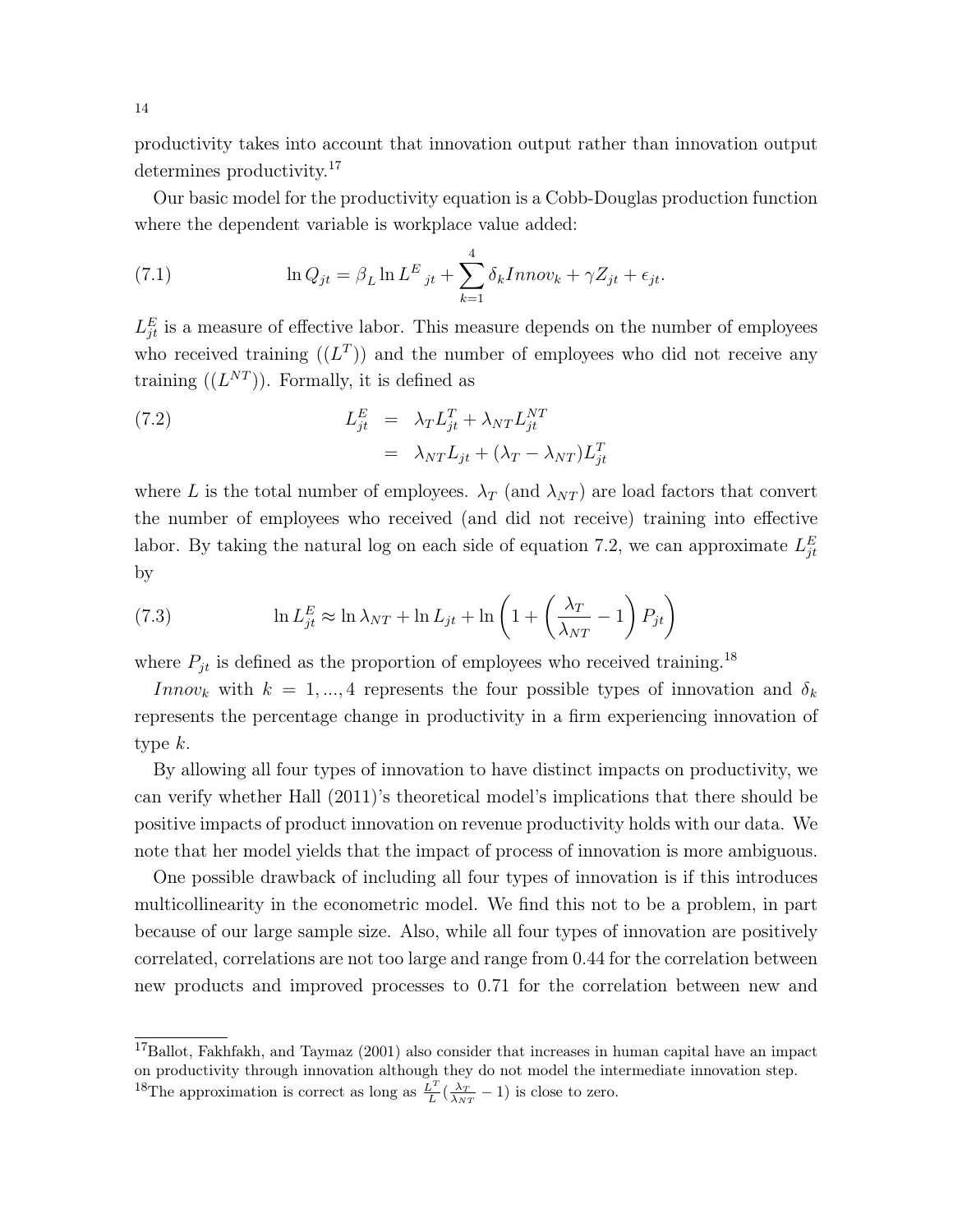improved processes. The second highest correlation (0.61) is between new and improved products.

Finally,  $Z_{it}$  includes controls for industry and year, and  $\epsilon_{it}$  is a residual error term. As is common with this type of representative firm-level data, capital stocks for each firm are not available. We treat the capital stock as an omitted variable that is included in  $\epsilon_{it}$  and that might be correlated with training decisions. Thus we employ an estimation method for our joint model that is designed to estimate the causal impact of training and innovation on productivity that is robust to this omitted variable.

Substituting equation  $(7.3)$  in  $(7.1)$ , we obtain

(7.4) 
$$
\ln Q_{jt} \approx \beta_0 + \beta_L \ln L_{jt} + \beta_L \kappa P_{jt} + \sum_{k=1}^4 \delta_k Innov_k + \gamma Z_{jt} + \epsilon_{jt}
$$

where  $\kappa = (\frac{\lambda_T}{\lambda_{NT}} - 1)$  is interpreted as the relative productivity of an employee who received training compared to an employee who did not.

Column 1 of Table 10 presents reduced form estimates of estimating equation 7.1, including the four types of innovation. Only improved process innovation appears to have an impact on concurrent productivity performance.<sup>19</sup> The coefficient estimates imply that process innovation leads to gains in productivity on the order of  $8\t{-}10\%$ .<sup>20</sup>

Although few studies in this literature allow for dynamic responses, we employ the longitudinal structure of our data to perform additional exploratory analysis.<sup>21</sup> Columns 2 and 3 allow for a lagged impact of innovation on productivity in period  $t-1$  and  $t-2$  respectively.

Our previous conclusion does not change. In each specification, only improved process innovation has a statistically significant impact on productivity. In addition, we continue to predominantly find no impact of product innovation on productivity. The impact is even negative in some specifications. One interpretation is that, in our sample (i.e. primarily small and medium-sized firms in the service sector), firms modify or introduce new products in response to declines in the demand for existing products and that following improvements in productivity occur (if they occur) even further in time.

<sup>&</sup>lt;sup>19</sup>If we construct aggregate measures for product and process innovation, only the later is found to have an impact on productivity.

 $^{20}$ Hall (2011) reports that for manufacturing sectors in Western Europe, typical estimates imply that product innovating firms have an average productivity that is approximately 8 percent higher than non-innovators, but there is a wide dispersion. See Mohnen and Hall (2013) for a complete overview of the empirical literature.

 $21$ Of the 25 empirical studies of the relationship between innovation and productivity reviewed by Hall (2011), 22 are cross-sectional in nature.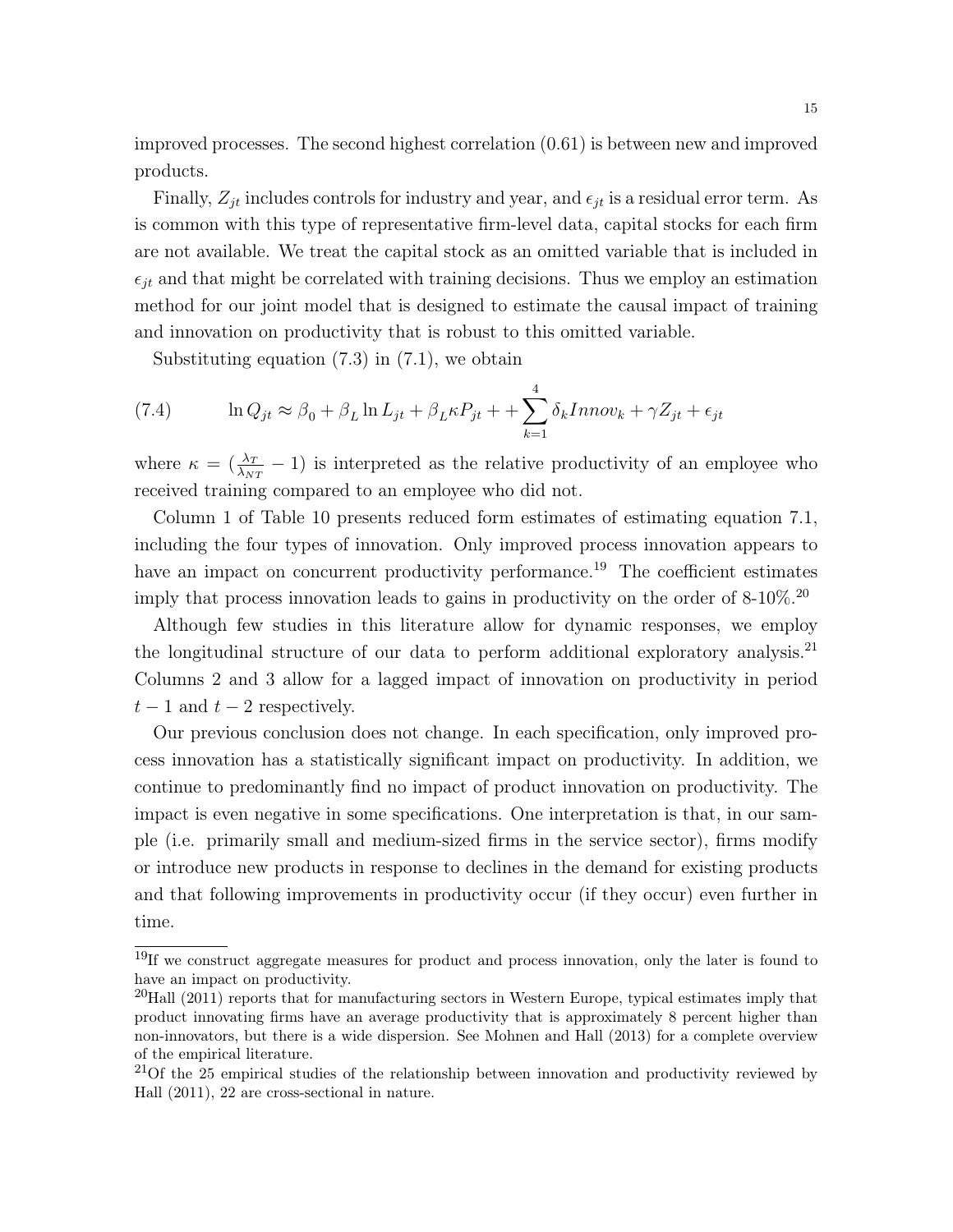It is interesting to note that the coefficients for improved process innovation are pretty similar regardless of the time period. A workplace that innovates by improving processes is 10% more productive than a workplace that does not improve its processes. Because of the role of improved process innovation, we focus on this particular type of innovation in the joint analysis that follows.

To build our model to identify the impact of innovation and training on productivity, let

$$
\epsilon_{jt} = \zeta_j + e_{jt}
$$

with  $\zeta_j$  representing workplace unobserved heterogeneity.

We estimate this productivity equation simultaneously with innovation equation as determined by (5.1). Taken together, the innovation and productivity equations form a recursive nonlinear system. However, our estimation strategy takes the longitudinal structure of the data into account for possible selectivity and simultaneity biases due to fixed-over time unobserved workplace specific characteristics (or other omitted variables).<sup>22</sup>

We eliminate workplace-specific fixed effects by recasting both the productivity and innovation equations in deviations from their respective means. We then obtain the 3SLS estimator utilizing the appropriate weighting matrix, effectively computing the within-3SLS estimator (Baltagi (2013)).

Let the system of equations given by equations (5.1) and (7.4) be summarized by

$$
(7.6) \t\t y = Z\delta + u
$$

with

$$
(7.7) \t\t \Omega = E[uu'].
$$

Workplace fixed-effects dissapear when pre-multiplying the system by  $(I_2 \otimes Q)$  with  $Q = I_{NT} - P$  and  $P = I_N \otimes J_T$  where  $J_T$  is a matrix of ones of dimension T, yielding the new system:

(7.8) 
$$
\tilde{y} = \tilde{Z}\delta + \tilde{u}.
$$

The within-3SLS estimator is then defined as

(7.9) 
$$
\tilde{\delta}_{W3SLS} = [\tilde{Z}\tilde{\Omega}^{-1}\tilde{Z}]^{-1}[\tilde{Z}\tilde{\Omega}^{-1}\tilde{y}]
$$

in which we take  $\tilde{X} = QX$  and  $(I_2 \otimes \tilde{X})$  as the set of instruments, and  $\tilde{\Omega} = E[\tilde{u}\tilde{u}']$ .

 $22C$ répon, Duguet, and Mairesse (1998) acknowledge that the main drawback of their study in this respect is the cross-sectional nature of their data.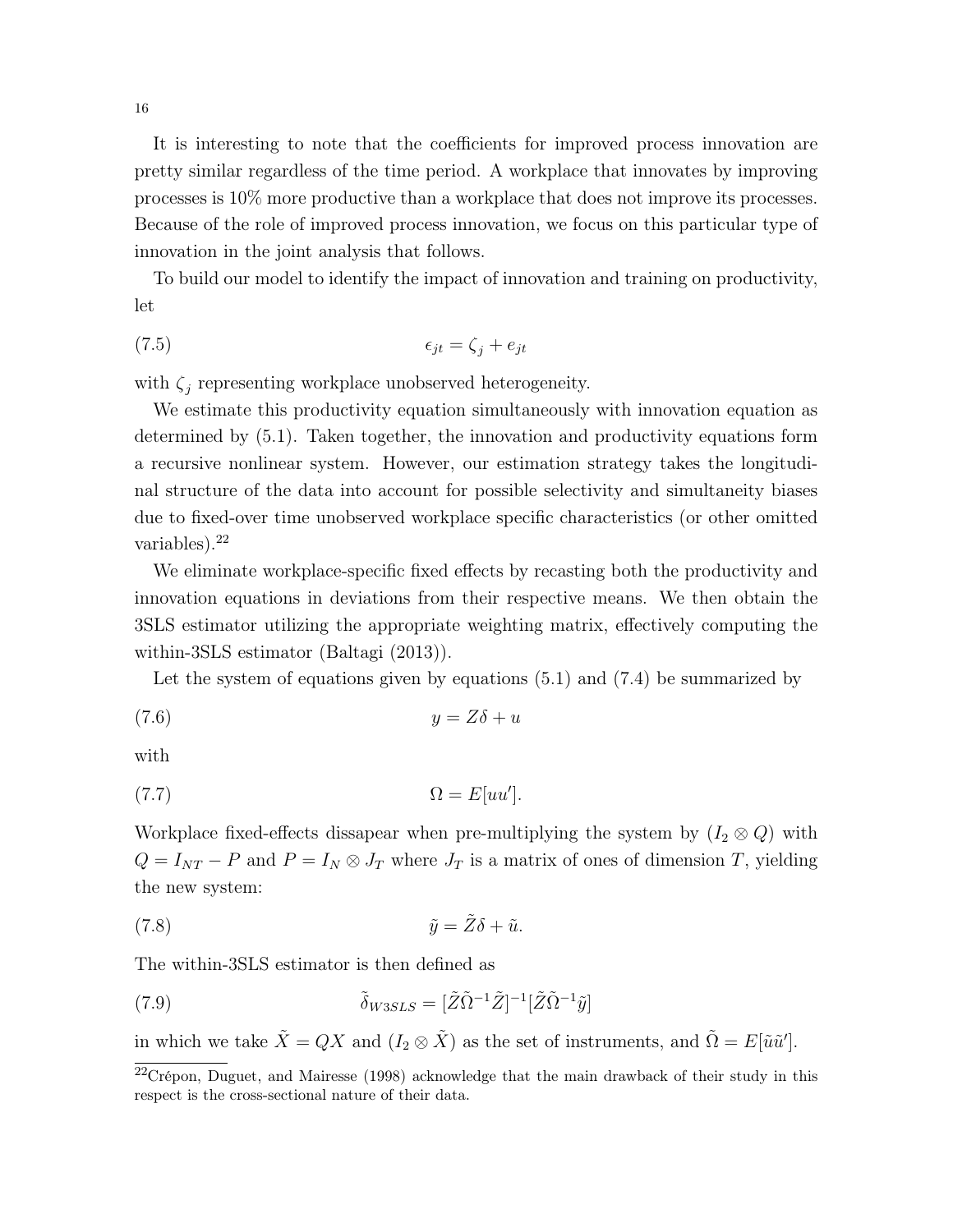Our identification strategy relies on using measures of whether management consider specific business strategies of the workplace to be important as additional determinants of innovation performance . Among 15 possible business strategies, we identify two that might be more closely related to innovation performance, as follows:

- Developing new production/operating techniques.
- Improving product/service quality.

For each of these strategies, we construct a dichotomous variable equal to one if the strategy was deemed important, very important or crucial and 0 if it was deemed not important or slightly important. Note that the survey questions that were related to strategy were only included in the questionnaire in odd years; therefore we use the sample taken from years 1999, 2001, 2003 and 2005.

The results of the estimation of the system are presented in Table 11. The first column presents the coefficient estimates for the production function, and the second column presents the coefficients for process innovation. The estimates for the elasticity of labor in the productivity equation are comparable to those previously obtained with this type of data, providing some confidence that our estimation strategy deals appropriately with non-observed capital stocks. As with previous research, the current results demonstrate that the impact of firm-sponsored classroom training on productivity is greater than that of on-the-job training.

Turning to the innovation equation, we find that both business strategies are positively associated with innovation performance and we easily reject the null hypothesis of no effects.<sup>23</sup> More importantly, improved process innovation continues to have a statistically significant positive impact on productivity, yielding a 2.4% productivity gain. Turning to coefficient estimates for firm-sponsored training, the results confirm that both classroom and on-the-job training increase innovation in a similar manner. Taken together, these results highlight that on-the-job training can have an impact on productivity through process innovation.

#### 8. Conclusion

In this article, we estimate the impact of firm-sponsored training on firm-level innovation performance utilizing longitudinal linked employer-employee Canadian data from WES 1999-2006. We find that both firm-sponsored classroom and on-the-job training have a positive impact on innovation performance with on-the-job training

 $^{23}F(2, 13209) = 145.90$  and  $Prob > F = 0.0000$ . Additionally, we cannot reject the null hypothesis that the over-identifying restrictions are valid: the Sargan statistic is 0.774 with an associated Chisq(1) P-value of 0.3791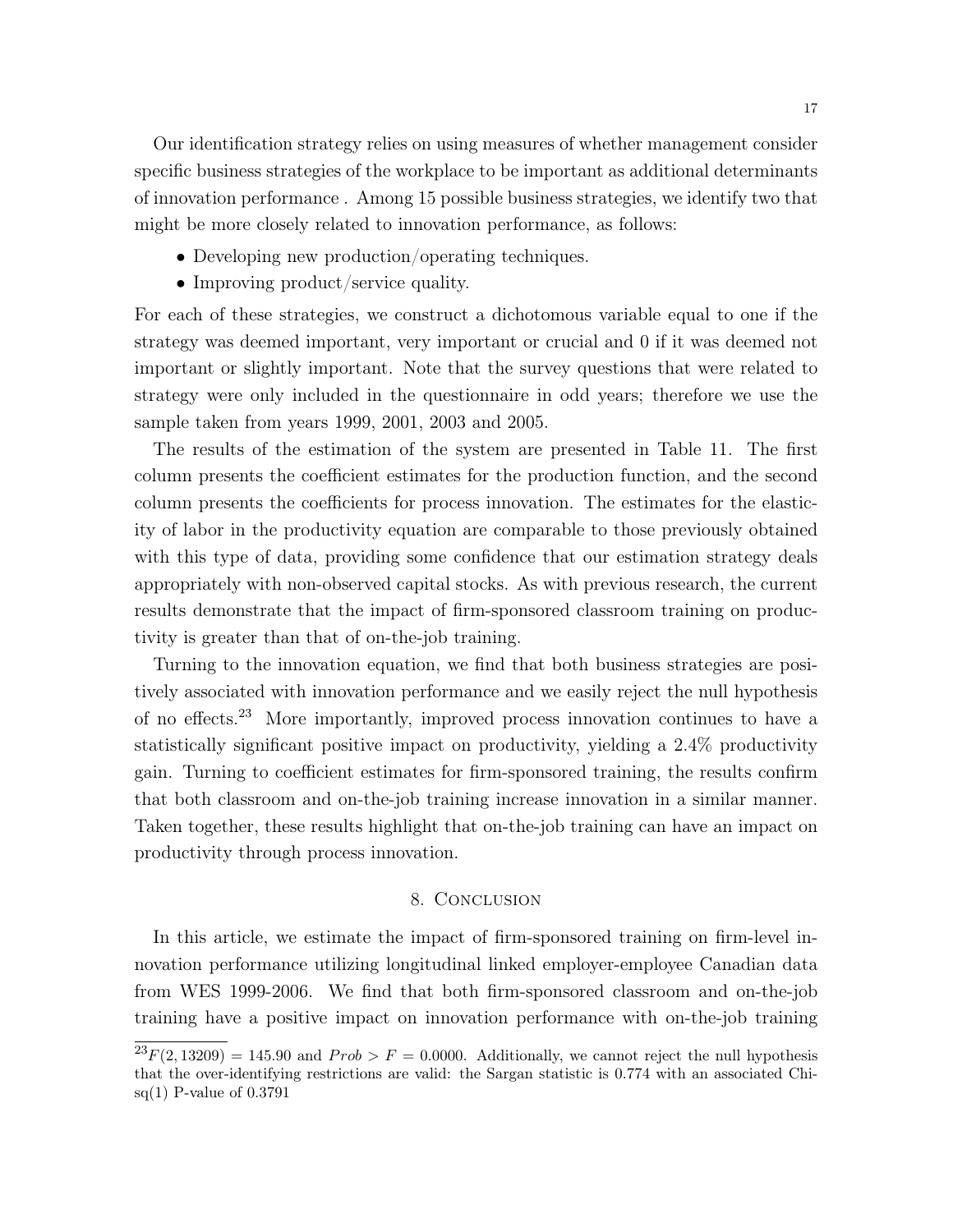playing a role that is as important as classroom training in explaining differences in innovation output.

The important role for on-the-job training in innovation performance is in contrast to its weak direct impact on productivity. When jointly estimating the determinants of innovation and the impact of innovation and training on productivity, we further find that on-the-job training has a significant indirect impact on productivity, primarily through improved process innovation. This result demonstrates that a workplace that aims to improve productivity should not underplay the role of on-the-job training.

Future research should focus on determining the particular reasons why on-the-job training has different direct impacts on productivity and innovation. It would also be interesting to investigate whether different subjects of training have different impacts on innovation. Some of the subjects of training that have a large impact on productivity (such as sales and marketing training, and managerial/supervisory training) might be less likely to have a large impact on innovation performance.

Finally, it would also be interesting to investigate possible complementarities between human capital investments and other firm-level investment decisions in physical or organizational capital. There is a lack of results on whether complementarities that drives productivity growth might also drive innovation (Bresnahan, Brynjolfsson, and Hitt (2002)).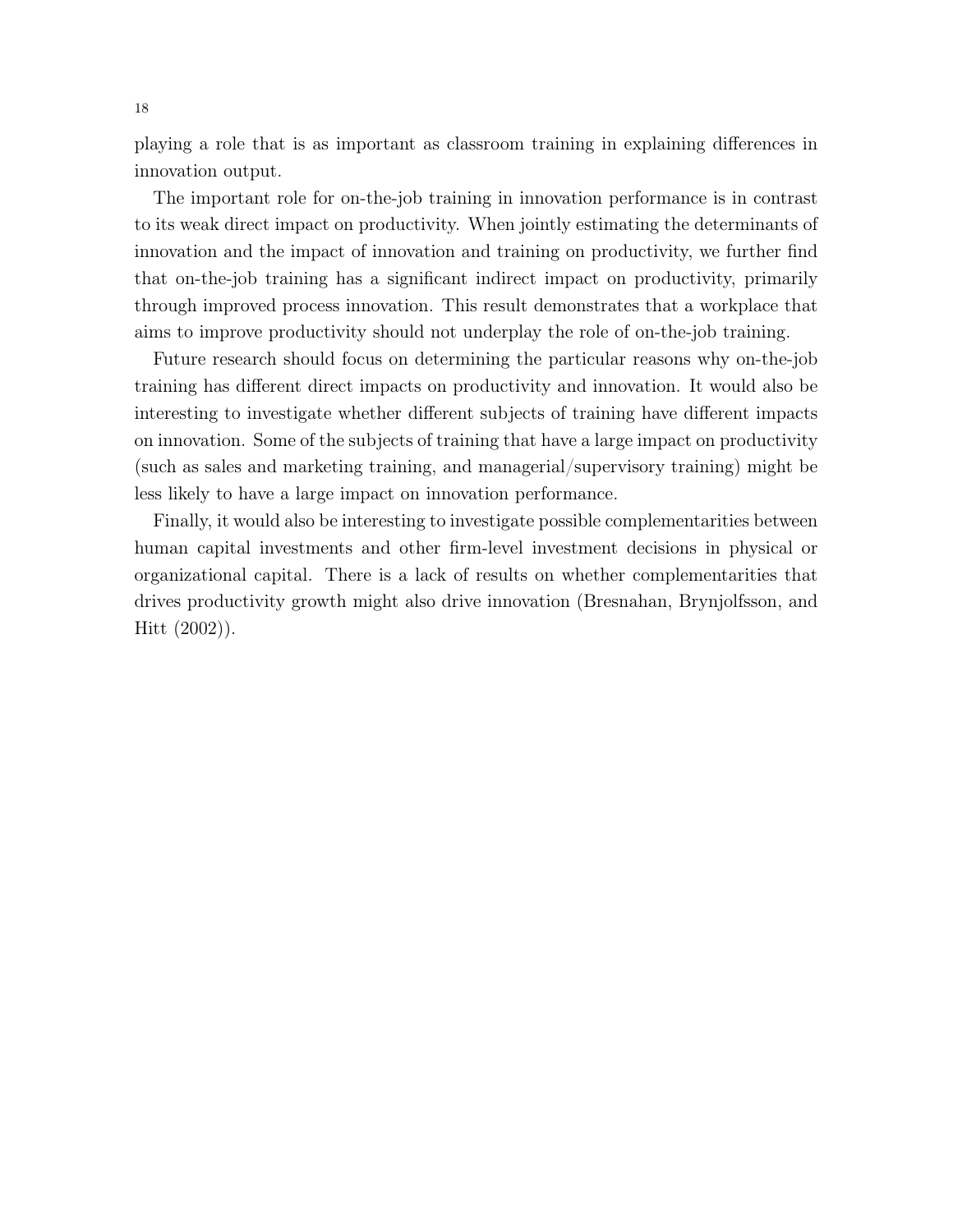#### **REFERENCES**

- Abowd, J. M. and F. Kramarz (1999). The analysis of labor markets using matched employer-employee data. In O. Ashenfelter and D. Card (Eds.), *Handbook of* Labor Economics, vol 3B, Chapter 40, pp. 2629–2710. Elsevier Science North Holland.
- Aghion, P., N. Bloom, R. Blundell, R. Griffith, and P. Howitt (2005). Competition and innovation: An inverted-U relationship. The Quarterly Journal of Economics  $120(2)$ , 701–728.
- Aghion, P., L. Boustan, C. Hoxby, and J. Vandenbussche (2009). The causal impact of education on economic growth: Evidence from the United States. Brooking Papers on Economic Activity Conference Draft.
- Aghion, P. and P. Howitt (2009, January). The Economics of Growth, Volume 1 of MIT Press Books. The MIT Press.
- Arellano, M. and S. Bond (1991). Some tests of specification for panel data: Monte Carlo evidence and an application to employment equations. Review of Economic Studies 58, 277–297.
- Baldwin, J. R. and J. Johnson (1995). Human Capital Development and Innovation: The Case of Training in Small and Medium Sized Firms. *Statistics Canada* Analytical Studies Branch Research Paper Series Working Paper no. 995074e .
- Ballot, G., F. Fakhfakh, and E. Taymaz (2001). Firm's human capital, R&D and performance: A study on French and Swedish firms. *Labour Economics*  $8(4)$ , 443–462.
- Baltagi, B. H. (2013). Econometric Analysis of Panel Data, Fourth Edition. John Wiley & Sons.
- Barrett, A. and P. O'Connell (2001). Does training generally work? The return to in-company training. *Industrial and Labor Relations Review*  $54(3)$ , 647–663.
- Bauernschuster, S., O. Falck, and S. Heblich (2009). Training and innovation. Journal of Human Capital  $3(4)$ , 323–353.
- Becheikh, N., R. Landry, and N. Amara (2006). Lessons from innovation empirical studies in the manufacturing sector: A systematic review of the literature from 1993-2003. Technovation 26 (5).
- Beugelsdijk, S. (2008). Strategic human resource practices and product innovation. Organization Studies 28, 821–847.
- Black, S. and L. Lynch (1996). Human-capital investments and productivity. American Economic Review Papers and Proceedings 82 (2), 263–267.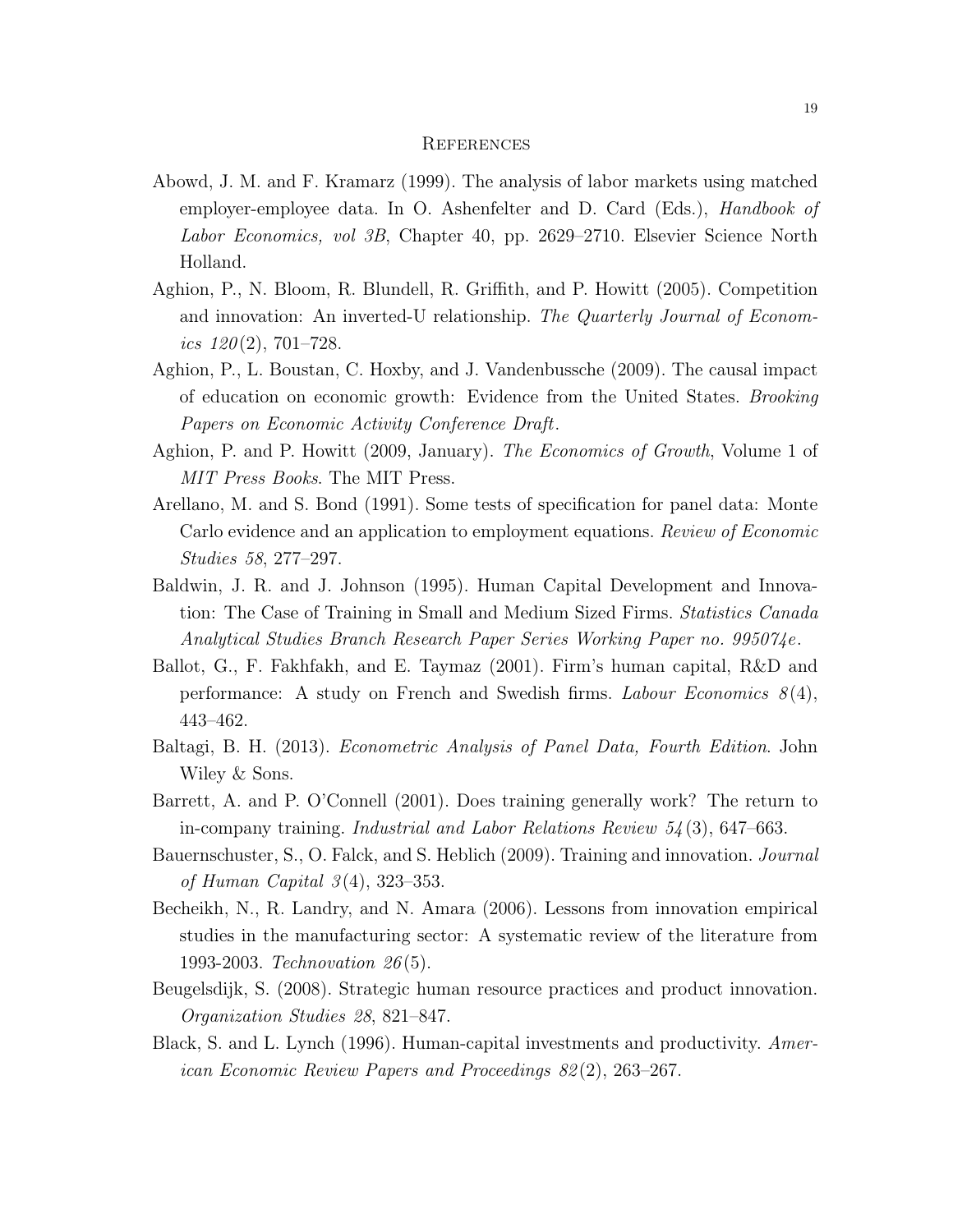- Blundell, R. and S. Bond (2000). GMM estimation with persistent panel data: An application to production functions. *Econometric Reviews 19*(3), 321–340.
- Bresnahan, T. F., E. Brynjolfsson, and L. M. Hitt (2002). Information technology, workplace organization and the demand for skilled labor: Firm level evidence. Quarterly Journal of Economics  $117(1)$ , 339-376.
- Brunello, G. and M. De Paola (2008, February). Training and economic density: Some evidence form Italian provinces. Labour Economics 15 (1), 118–140.
- Crépon, B., E. Duguet, and J. Mairesse (1998). Research investment, innovation and productivity: An econometric analysis at the firm level. Economics of Innovation and New Technology  $7(2)$ , 115–158.
- Dostie, B. (2013). Estimating the returns to firm-sponsored on-the-job and classroom training. Journal of Human Capital  $7(2)$ , 161–189.
- Gallié, E.-P. and D. Legros (2012). Firms' human capital, R&D and innovation: a study on French firms. Empirical Economics  $43(2)$ , 581–596.
- Gonzàlez, X., D. Miles-Touya, and C. Pazò (2012). *R&D, Worker Training, and* Innovation: Firm-level evidence. Working Paper #1203, Universidade de Vigo, Departamento de Economìa Aplicada.
- Hall, B. H. (2011). Innovation and Productivity. NBER Working Paper  $\#$  17178.
- Legros, D. and F. Galia (2012, October). Are innovation and R&D the only sources of firms' knowledge that increase productivity? An empirical investigation of French manufacturing firms. Journal of Productivity Analysis 38 (2), 167–181.
- Lynch, K. and M. Sheikh  $(2011, September)$ . Innovation dividend  $=$  stronger productivity growth. Policy Options.
- Mairesse, J., B. Crépon, and E. Duguet (2000). Mesurer le rendement de l'innovation. Économie et Statistique 334 (1), 65–78.
- Michie, J. and M. Sheehan (2003). Labour market deregulation, 'flexibility' and innovation. *British Journal of Industrial Relations 27(1)*, 123–143.
- Mohnen, P. and B. H. Hall (2013, Spring). Innovation and Productivity: An Update. Eurasian Business Review  $3(1)$ , 47–65.
- Organization for Economic Co-operation and Development (OECD) (2005). The Oslo Manual. Paris, 3rd Edition.
- Parrotta, P., D. Pozzoli, and M. Pytlikova (2014). The nexus between labor diversity and firm's innovation. Journal of Population Economics 27 (2), 303–364.
- Pischke, J.-S. (2005). Comments on "Workplace training in Europe" by Bassanini et al. fRDB Conference Paper on Education and Training in Europe - London School of Economics.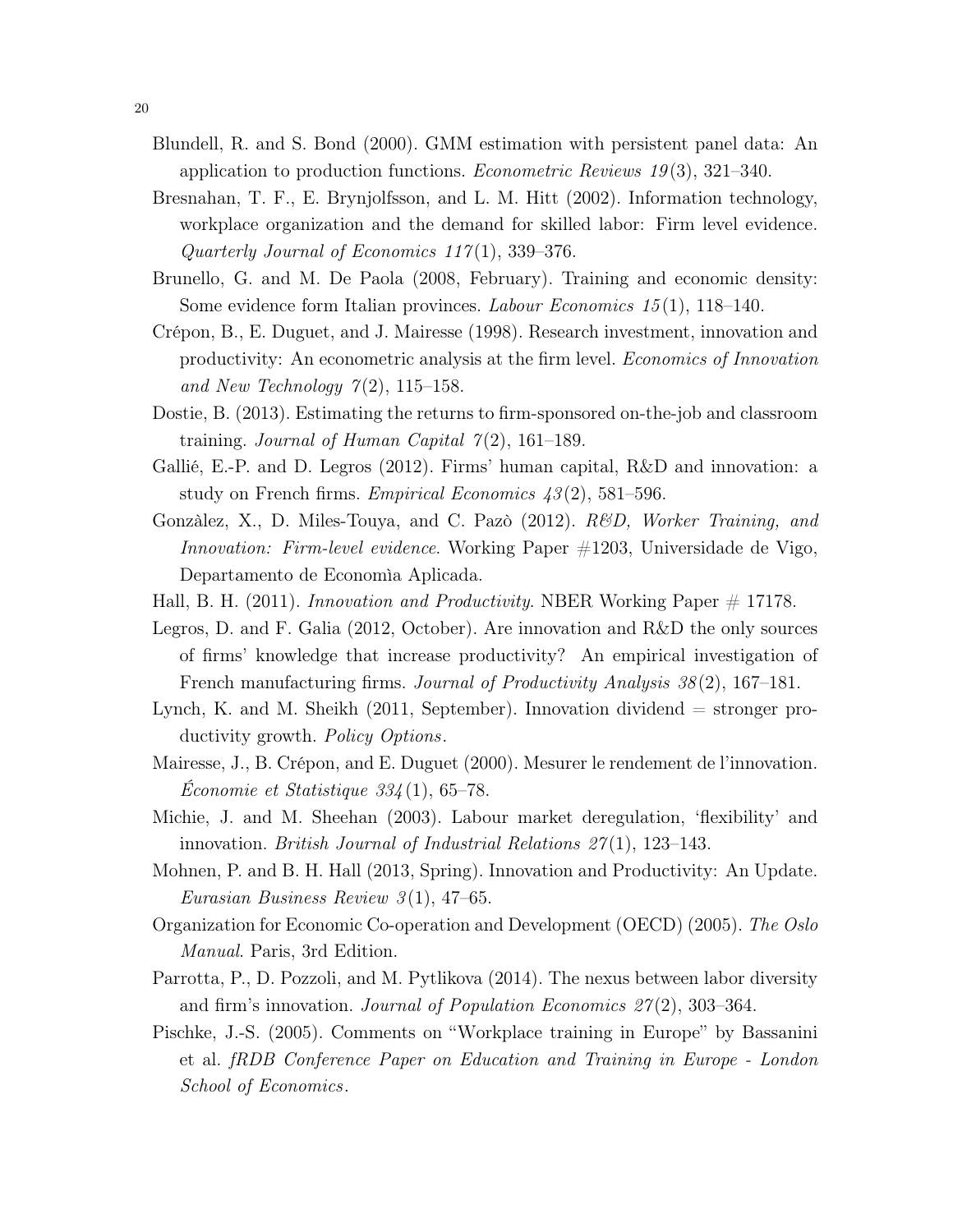- Rao, S., J. Tang, and W. Wang (2002). The Importance of Skills for Innovation and Productivity. *International Productivity Monitor 4*, 15–26.
- Spulber, D. F. (2013). How do competitive pressures affect incentives to innovate when there is a market for inventions? Journal of Political Economy  $121(6)$ , 1007 – 1054.
- Statistics Canada (2004). Guide to the Analysis of the Workplace and Employee Survey. Statistics Canada, Labour Statistics Division, Catalogue no. 71-221-GIE.
- Statistics Canada (2012). CANSIM (Tables 358-0268 to 358-0270). http://www5.statcan.gc.ca/cansim/home-accueil?lang=eng (accessed June 16th 2014).
- Stoyanov, A. and N. Zubanov (2012). Productivity spillovers across firms through worker mobility. American Economic Journal: Applied Economics 4 (2), 168–98.
- The Expert Panel on Business Innovation (2009). Innovation and Business Strategy: Why Canada Falls Short. Council of Canadian Academies.
- Walsworth, S. and A. Verma (2007). Globalization, human resource practices and innovation: Recent evidence from the Canadian workplace and employee survey. Industrial Relations: A Journal of Economy and Society 46 (2), 222–240.
- Zeytinoglu, I. and G. Cooke (2009). On-the-job training in Canada: Associations with new information technology, innovation introduced and competition experienced by the workplace. Journal of Industrial Relations  $51(1)$ , 95–112.
- Zwick, T. (2005). Continuing vocational training forms and establishment productivity in Germany. German Economic Review  $6(2)$ , 155–184.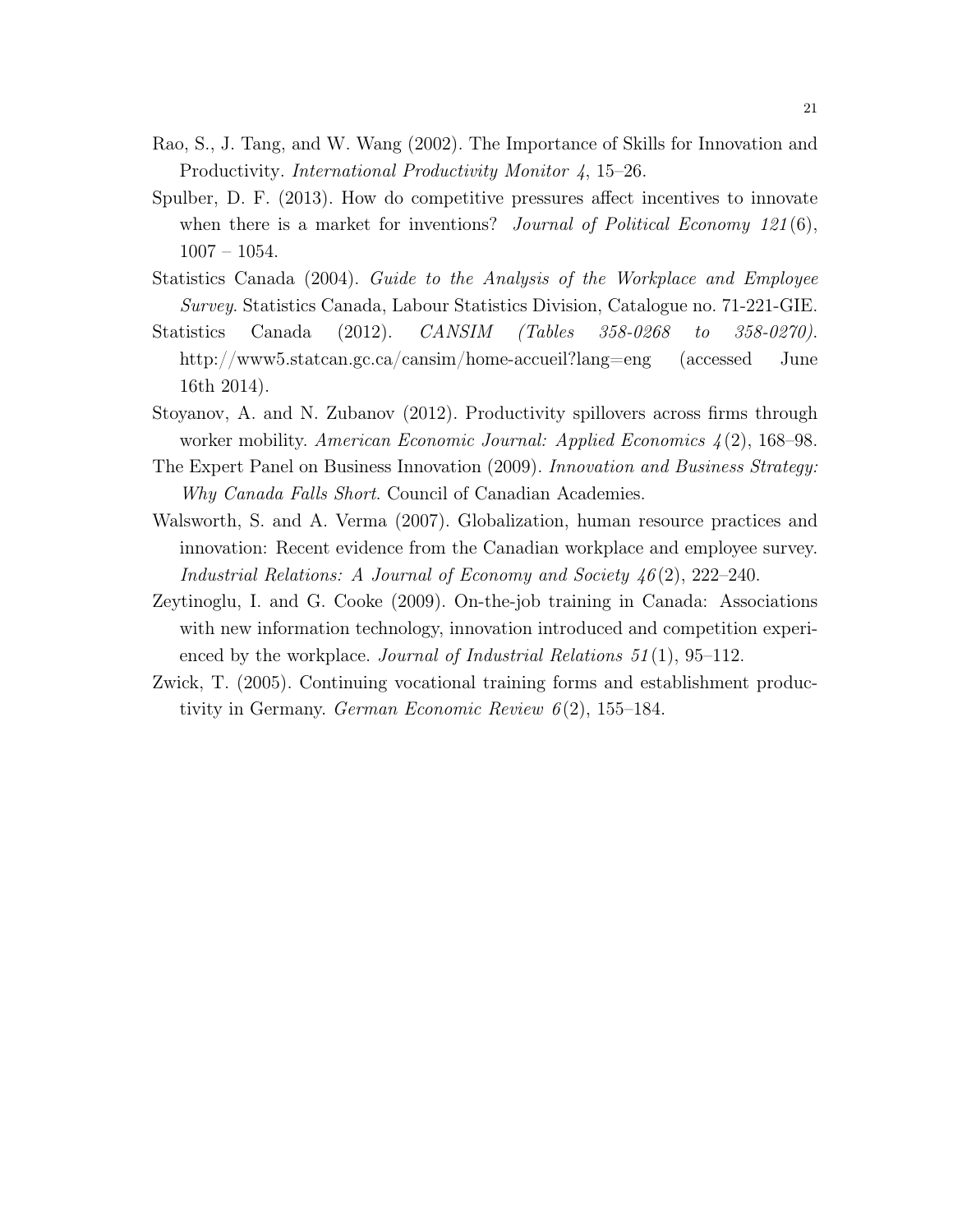Appendix A. Tables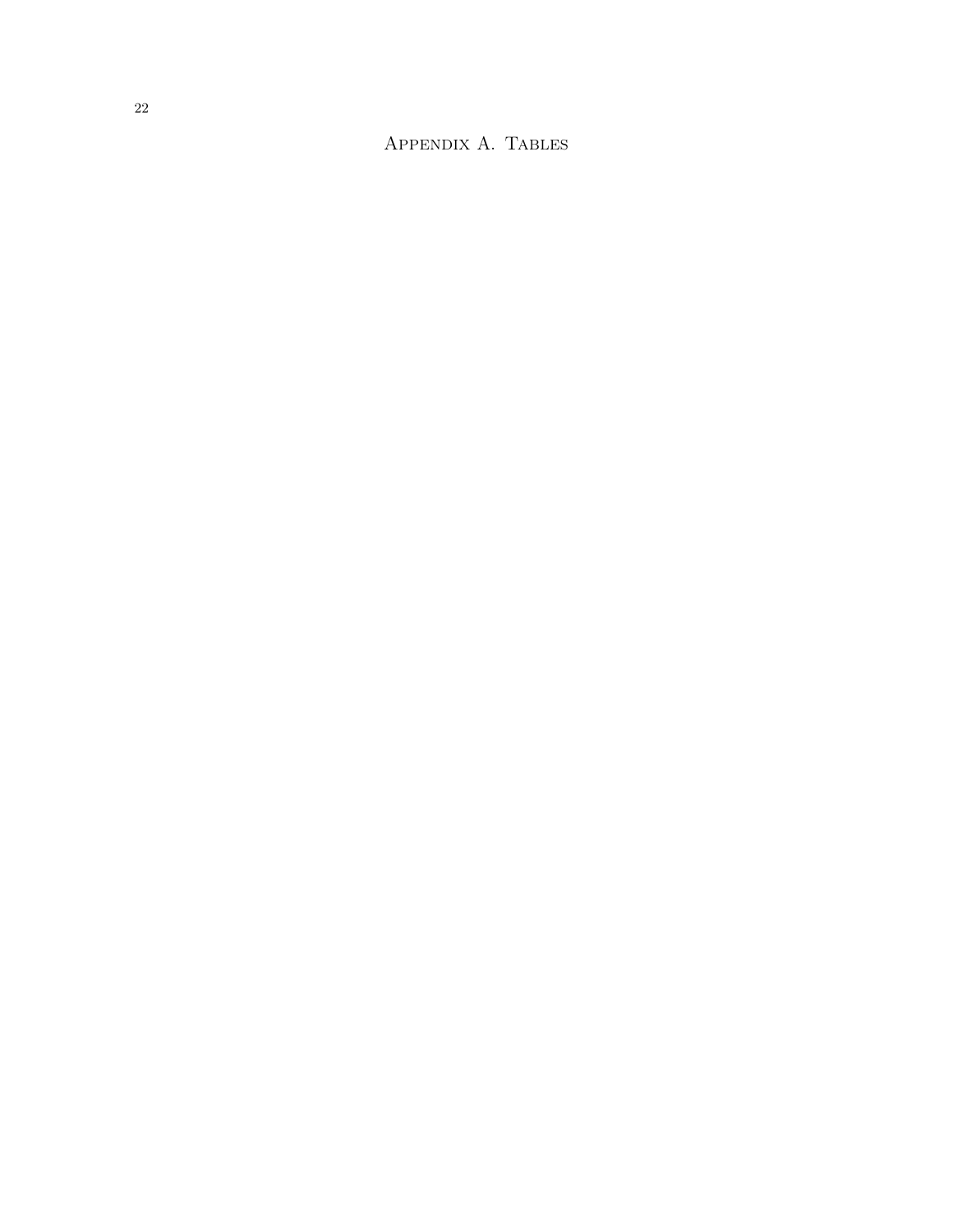| Year | Workplaces | Workers |
|------|------------|---------|
| 1999 | 6,322      | 23,540  |
| 2000 | 6,068      | 20,167  |
| 2001 | 6,207      | 20,352  |
| 2002 | 5,818      | 16,813  |
| 2003 | 6,565      | 20,834  |
| 2004 | 6,159      | 16,804  |
| 2005 | 6,693      | 24,197  |
| 2006 | 6,312      |         |

TABLE 1. Survey Design

Note. Workers were not sampled in 2006.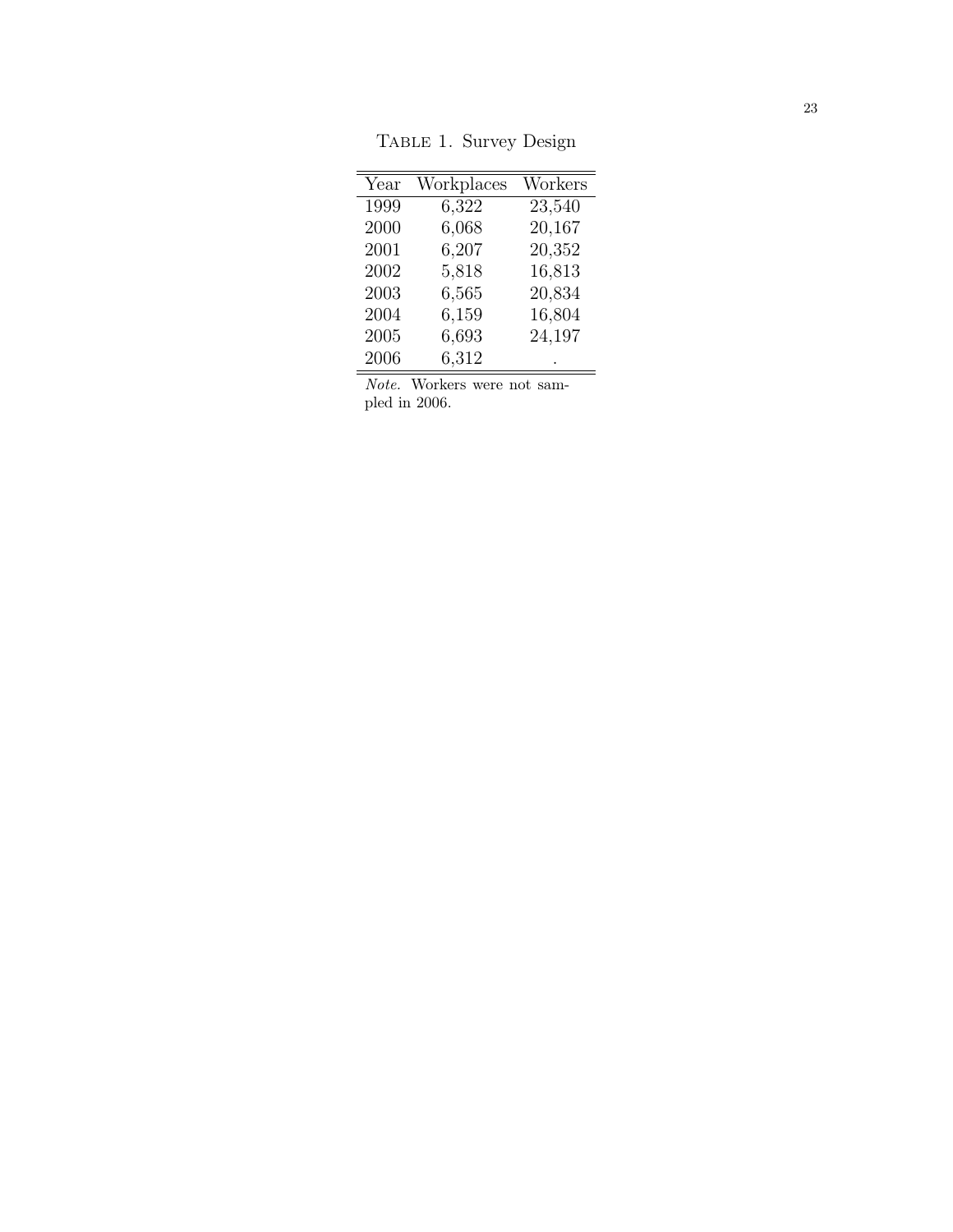|                   | 1999  | 2000  | 2001  | 2002 | 2003        | 2004  | 2005  | 2006  |
|-------------------|-------|-------|-------|------|-------------|-------|-------|-------|
| New products      | 0.33  | 0.26  | 0.29  | 0.19 | 0.27        | 0.25  | 0.31  | 0.27  |
| New process       | 0.24  | 0.19  | 0.21  | 0.12 | 0.19        | 0.16  | 0.20  | 0.17  |
| Improved products | 0.38  | 0.29  | 0.35  | 0.24 | 0.33        | 0.30  | 0.38  | 0.32  |
| Improved process  | 0.29  | 0.23  | 0.24  | 0.17 | 0.25        | 0.22  | 0.26  | 0.22  |
| $\#$ workplaces   | 5.462 | 5,236 | 5,362 |      | 5,015 5,708 | 5,329 | 5.860 | 5.504 |

TABLE 2. Proportion of workplaces reporting innovation

Note. Source: WES 1999-2006. Total number of observations: 43,476.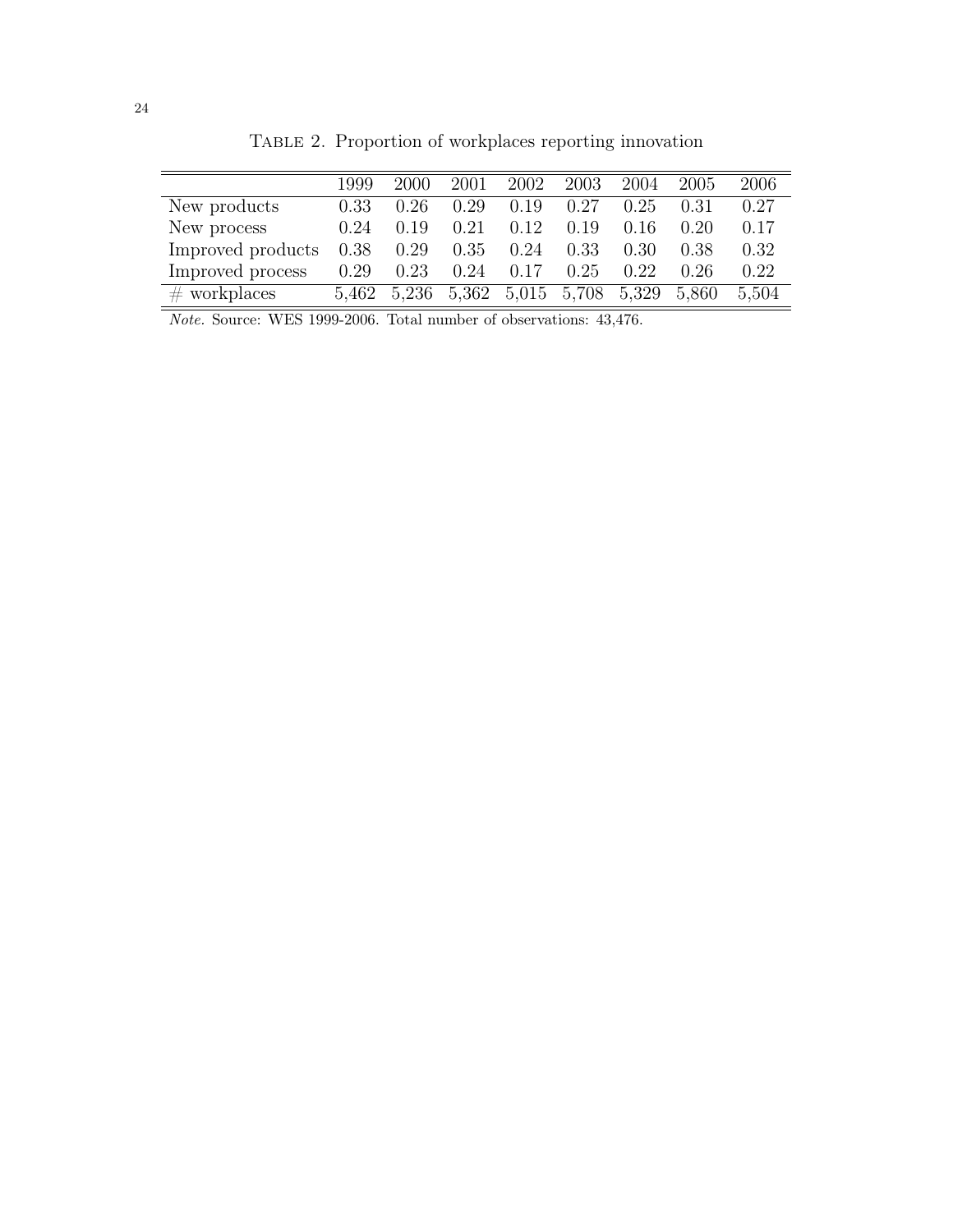

FIGURE 1. Proportion of workplaces reporting innovation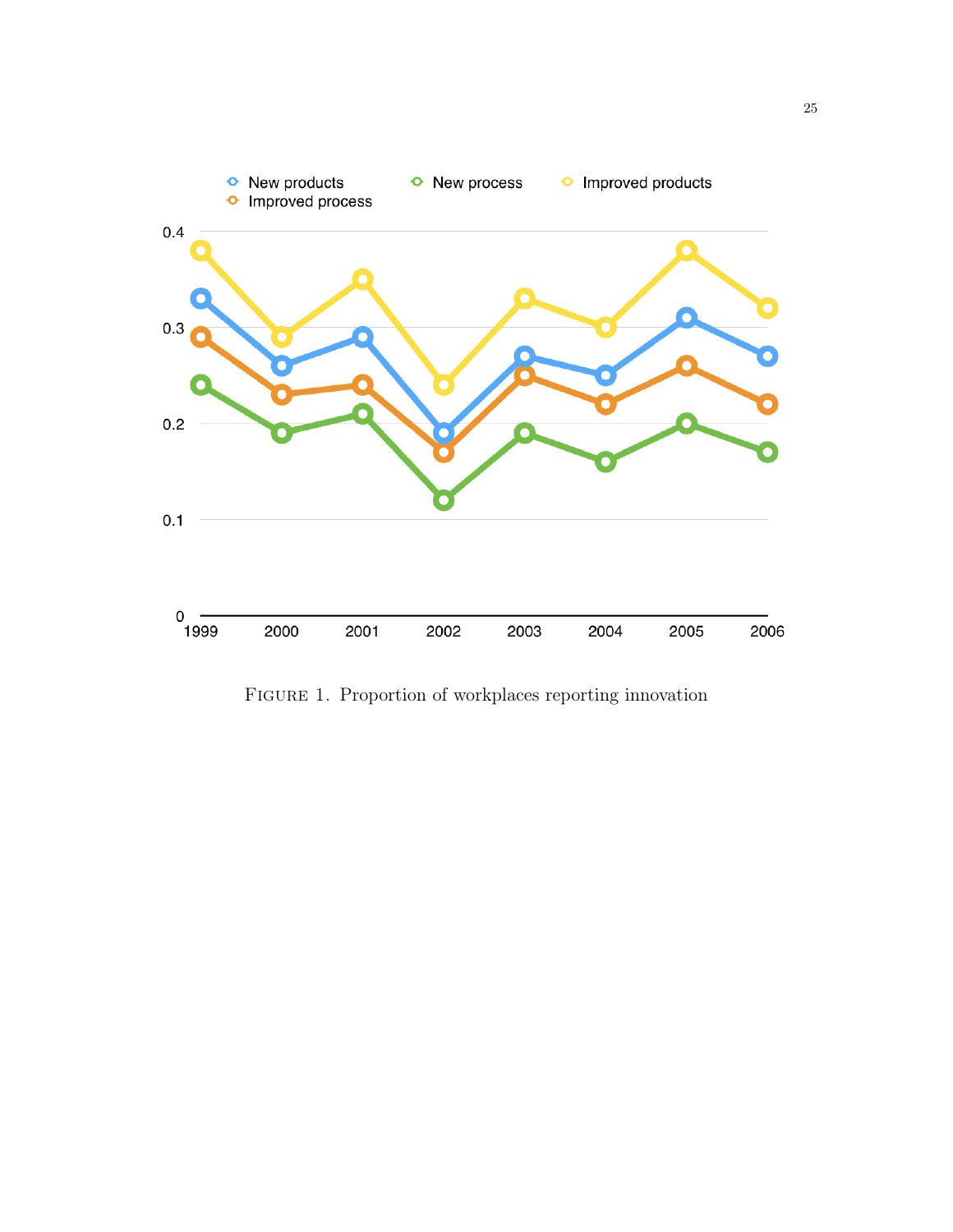|                   |      | Offers     |                 | Offers     |            |
|-------------------|------|------------|-----------------|------------|------------|
|                   |      | classroom  |                 |            | on-the-job |
|                   |      | training   |                 |            | training   |
|                   |      | <b>YES</b> | $\overline{NO}$ | <b>YES</b> | NΟ         |
| New products      | 0.27 | 0.39       | 0.22            | 0.37       | 0.19       |
| New process       | 0.19 | 0.31       | 0.13            | 0.28       | 0.11       |
| Improved products | 0.32 | 0.46       | 0.26            | 0.43       | 0.23       |
| Improved process  | 0.24 | 0.38       | 0.17            | 0.35       | በ 14       |

Table 3. Percentage of workplaces reporting innovation depending on training status

Note. Source: WES 1999-2006. Total number of observations: 43,476.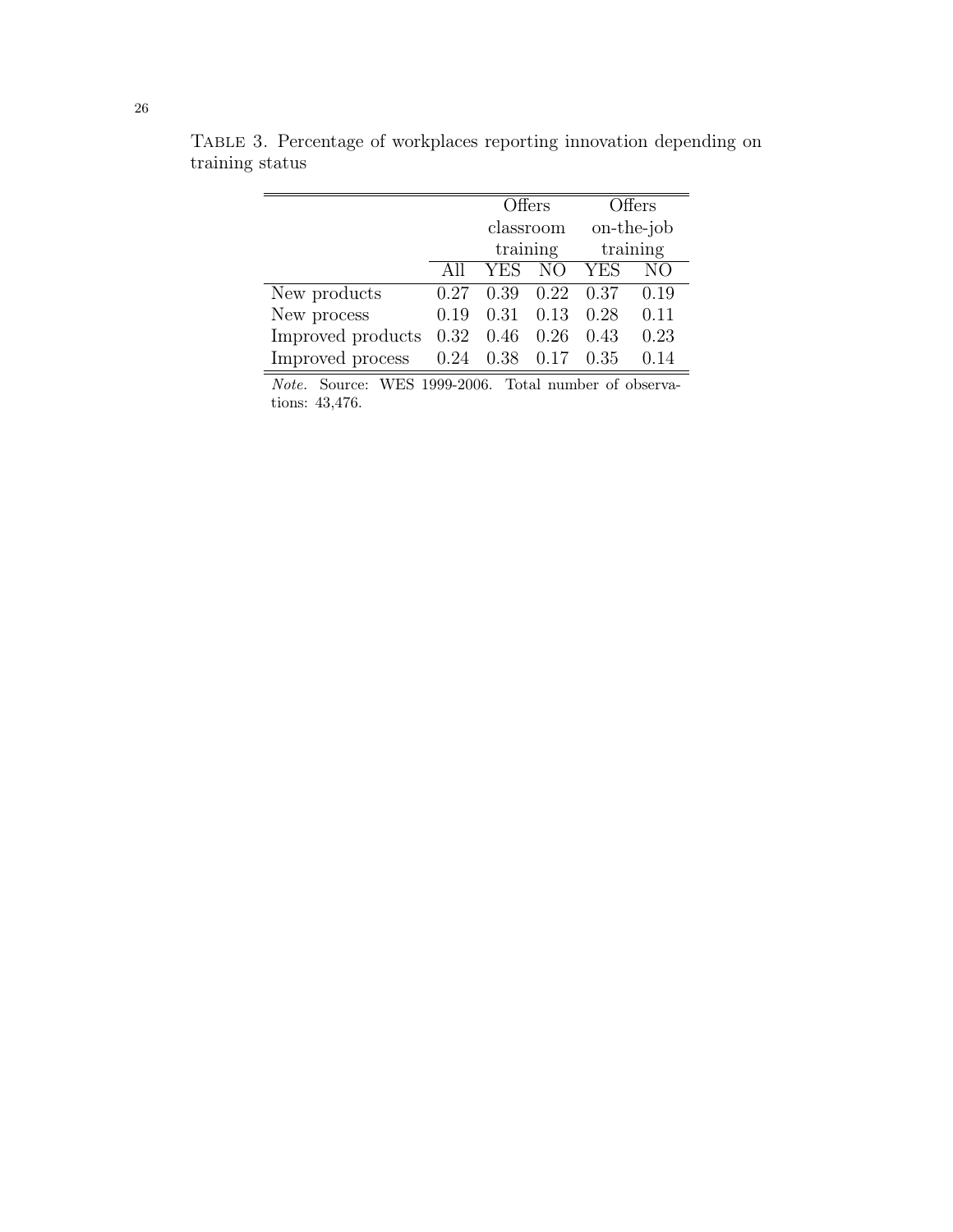

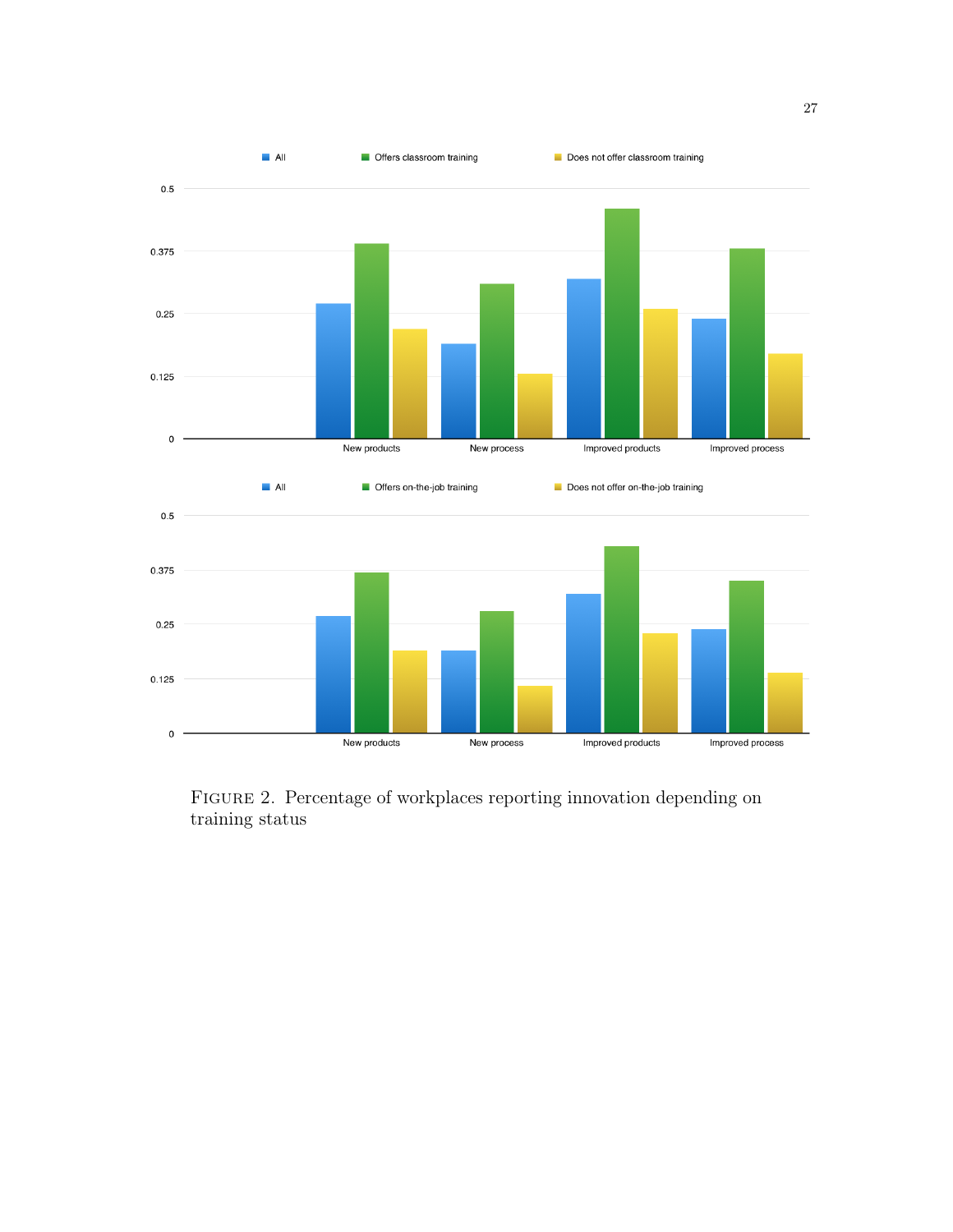|                               | New      |      | Improved   |                 |       |
|-------------------------------|----------|------|------------|-----------------|-------|
|                               | products |      | products   |                 |       |
|                               | YES      | NO   | YES        | NO <sub>1</sub> | Total |
| Classroom training intensity  | 0.28     | 0.16 | 0.27       | 0.15            | 0.19  |
| On-the-job training intensity | 0.42     | 0.24 | 0.40       | 0.23            | 0.29  |
|                               | New      |      | Improved   |                 |       |
|                               | process  |      | process    |                 |       |
|                               | YES      | NО   | <b>YES</b> | NO              | Total |
| Classroom training intensity  | 0.33     | 0.16 | 0.32       | 0.15            | 0.19  |
| On-the-job training intensity | 0.47     | 0.25 | 0.46       | 0.24            | 0.29  |

Table 4. Average training intensities for innovating and non-innovating workplaces

Note. Source: WES 1999-2006. Total number of observations: 43,476.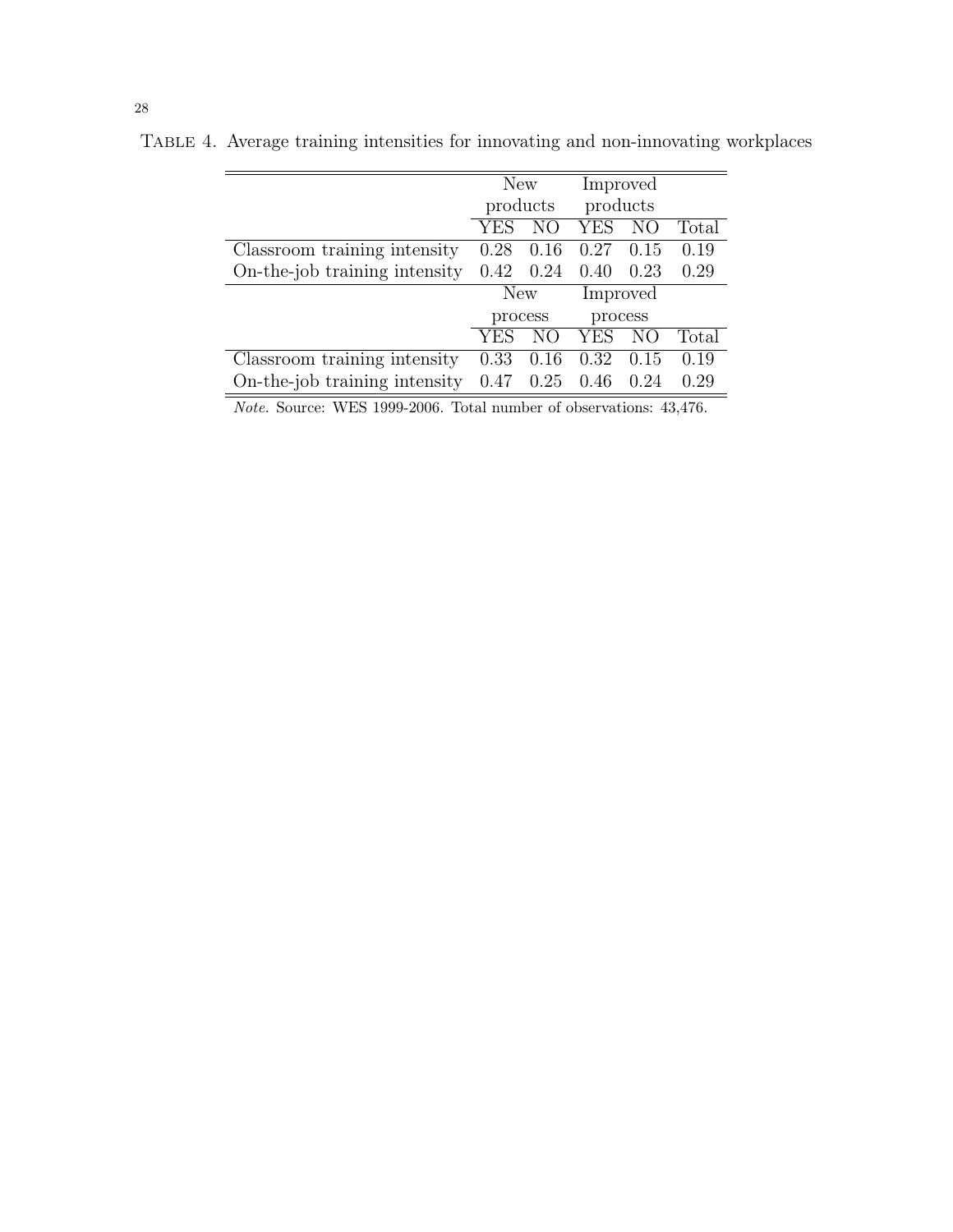|                                  |                       | Product    |            | Process    |
|----------------------------------|-----------------------|------------|------------|------------|
|                                  | New                   | Improved   | New        | Improved   |
| Classroom training intensity     | $0.\overline{131***}$ | $0.137***$ | $0.125***$ | $0.137***$ |
|                                  | (0.003)               | (0.010)    | (0.006)    | (0.019)    |
| On-the-job training intensity    | $0.164***$            | $0.177***$ | $0.159***$ | $0.191***$ |
|                                  | (0.005)               | (0.002)    | (0.008)    | (0.014)    |
| <i>Workforce characteristics</i> |                       |            |            |            |
| Prop. of empl. using a computer  | $0.093**$             | $0.091**$  | $0.070***$ | $0.088***$ |
|                                  | (0.013)               | (0.012)    | (0.002)    | (0.005)    |
| Prop. of empl. covered by a CBA  | $0.020***$            | 0.025      | $-0.003$   | 0.022      |
|                                  | (0.002)               | (0.020)    | (0.006)    | (0.010)    |
| Prop. of managers                | $0.044***$            | 0.024      | 0.032      | 0.024      |
|                                  | (0.004)               | (0.010)    | (0.021)    | (0.015)    |
| Firm Size                        |                       |            |            |            |
| 1-19 employees                   |                       |            |            |            |
|                                  |                       |            |            |            |
| 20-99 employees                  | $0.077***$            | $0.099**$  | $0.086***$ | $0.109***$ |
|                                  | (0.007)               | (0.012)    | (0.007)    | (0.004)    |
| $100-499$ employees              | $0.093***$            | $0.133***$ | $0.186***$ | $0.190***$ |
|                                  | (0.007)               | (0.010)    | (0.016)    | (0.009)    |
| 500 employees and more           | $0.150**$             | $0.164**$  | $0.233**$  | $0.239***$ |
|                                  | (0.034)               | (0.036)    | (0.050)    | (0.017)    |
| Constant                         | 0.031                 | $0.087***$ | 0.040      | $0.071*$   |
|                                  | (0.016)               | (0.005)    | (0.018)    | (0.018)    |
| $#$ observations                 | 43476                 | 43476      | 43476      | 43476      |
| R-squared                        | 0.10                  | 0.09       | 0.10       | 0.11       |

Table 5. Linear probability model: OLS coefficient estimates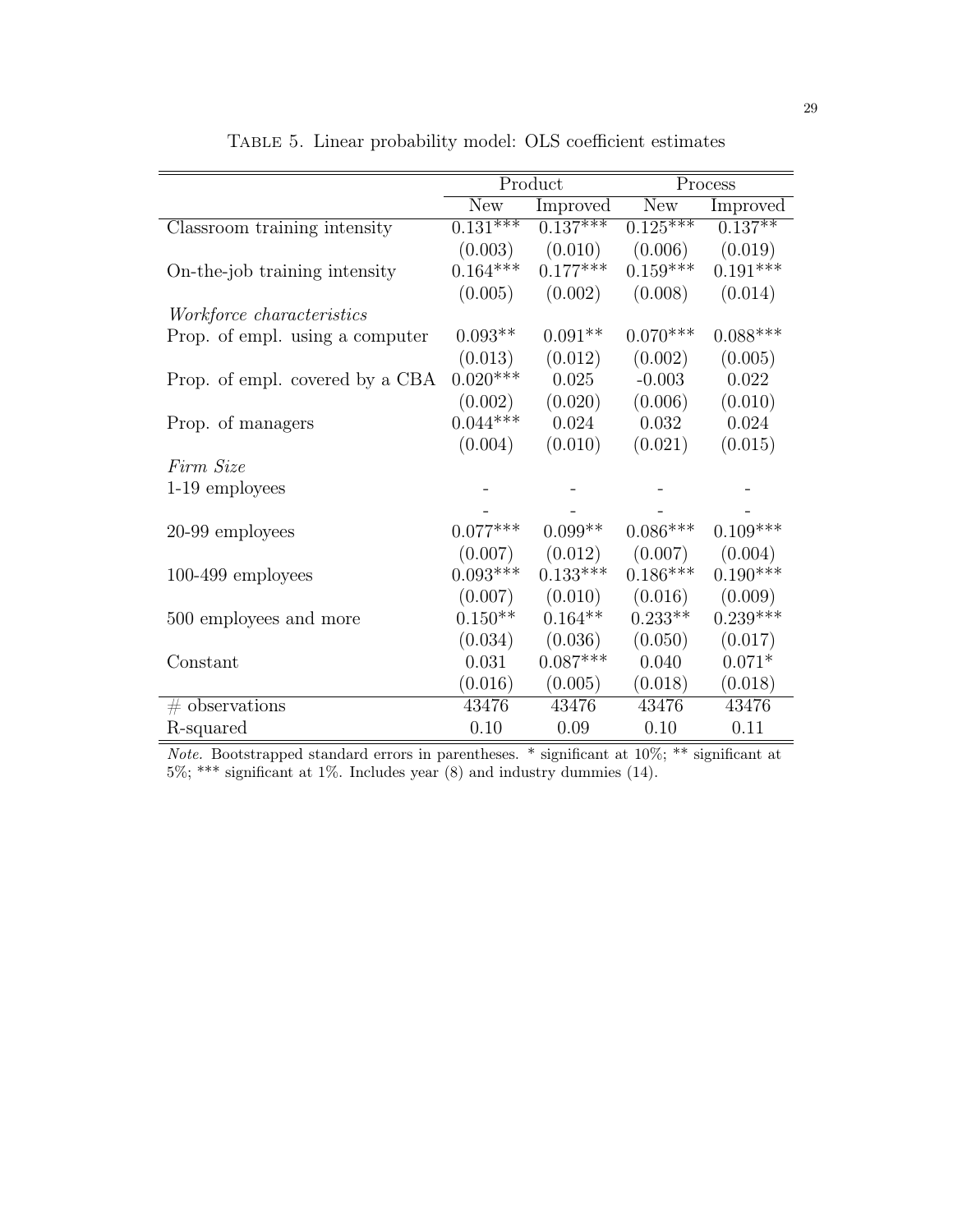|                                 | Product    |            | Process    |            |
|---------------------------------|------------|------------|------------|------------|
|                                 | New        | Improved   | New        | Improved   |
| Classroom training intensity    | $0.132**$  | $0.130***$ | $0.121***$ | $0.124***$ |
|                                 | (0.017)    | (0.008)    | (0.005)    | (0.002)    |
| On-the-job training intensity   | $0.180***$ | $0.165***$ | $0.151***$ | $0.154***$ |
|                                 | (0.016)    | (0.003)    | (0.008)    | (0.005)    |
| Workforce characteristics       |            |            |            |            |
| Prop. Of empl. Using a computer | $0.089***$ | $0.090**$  | $0.070***$ | $0.094**$  |
|                                 | (0.005)    | (0.012)    | (0.002)    | (0.012)    |
| Prop. Of Empl. Covered by a CBA | 0.018      | 0.020      | $-0.006$   | $0.016***$ |
|                                 | (0.009)    | (0.017)    | (0.005)    | (0.001)    |
| Prop. Of managers               | 0.031      | $0.034*$   | 0.037      | $0.053***$ |
|                                 | (0.014)    | (0.010)    | (0.020)    | (0.003)    |
| Firm Size                       |            |            |            |            |
| 1-19 employees                  |            |            |            |            |
|                                 |            |            |            |            |
| 20-99 employees                 | $0.097***$ | $0.084**$  | $0.077***$ | $0.064**$  |
|                                 | (0.004)    | (0.012)    | (0.006)    | (0.007)    |
| $100-499$ employees             | $0.178***$ | $0.118***$ | $0.177***$ | $0.081***$ |
|                                 | (0.008)    | (0.009)    | (0.015)    | (0.007)    |
| 500 employees and more          | $0.227***$ | $0.149*$   | $0.224**$  | $0.136*$   |
|                                 | (0.016)    | (0.038)    | (0.052)    | (0.036)    |
| Turnover                        |            |            |            |            |
| Inflow rate                     | $0.021***$ | $0.023***$ | $0.015**$  | $0.023***$ |
|                                 | (0.000)    | (0.000)    | (0.002)    | (0.001)    |
| Outflow rate                    | $-0.017**$ | $-0.023**$ | $-0.014$   | $-0.022*$  |
|                                 | (0.004)    | (0.004)    | (0.005)    | (0.006)    |
| Competitive pressures           |            |            |            |            |
| No direct competitor            |            |            |            |            |
|                                 |            |            |            |            |
| 1-5 competitors                 | $0.046***$ | $0.133***$ | $0.041**$  | $0.099***$ |
|                                 | (0.004)    | (0.011)    | (0.006)    | (0.006)    |
| 6-20 competitors                | $0.097***$ | $0.147***$ | $0.069**$  | $0.107**$  |
|                                 | (0.008)    | (0.008)    | (0.010)    | (0.021)    |
| 20 competitors or more          | $0.076***$ | $0.115***$ | $0.067***$ | $0.073**$  |
|                                 | (0.007)    | (0.006)    | (0.005)    | (0.013)    |
| Constant                        | 0.031      | 0.003      | 0.006      | $-0.024$   |
|                                 | (0.015)    | (0.009)    | (0.017)    | (0.011)    |
| Observations                    | 43476      | 43476      | 43476      | 43476      |
| R-squared                       | 0.12       | 0.10       | 0.11       | 0.11       |

Table 6. Linear probability model: OLS coefficient estimates with turnover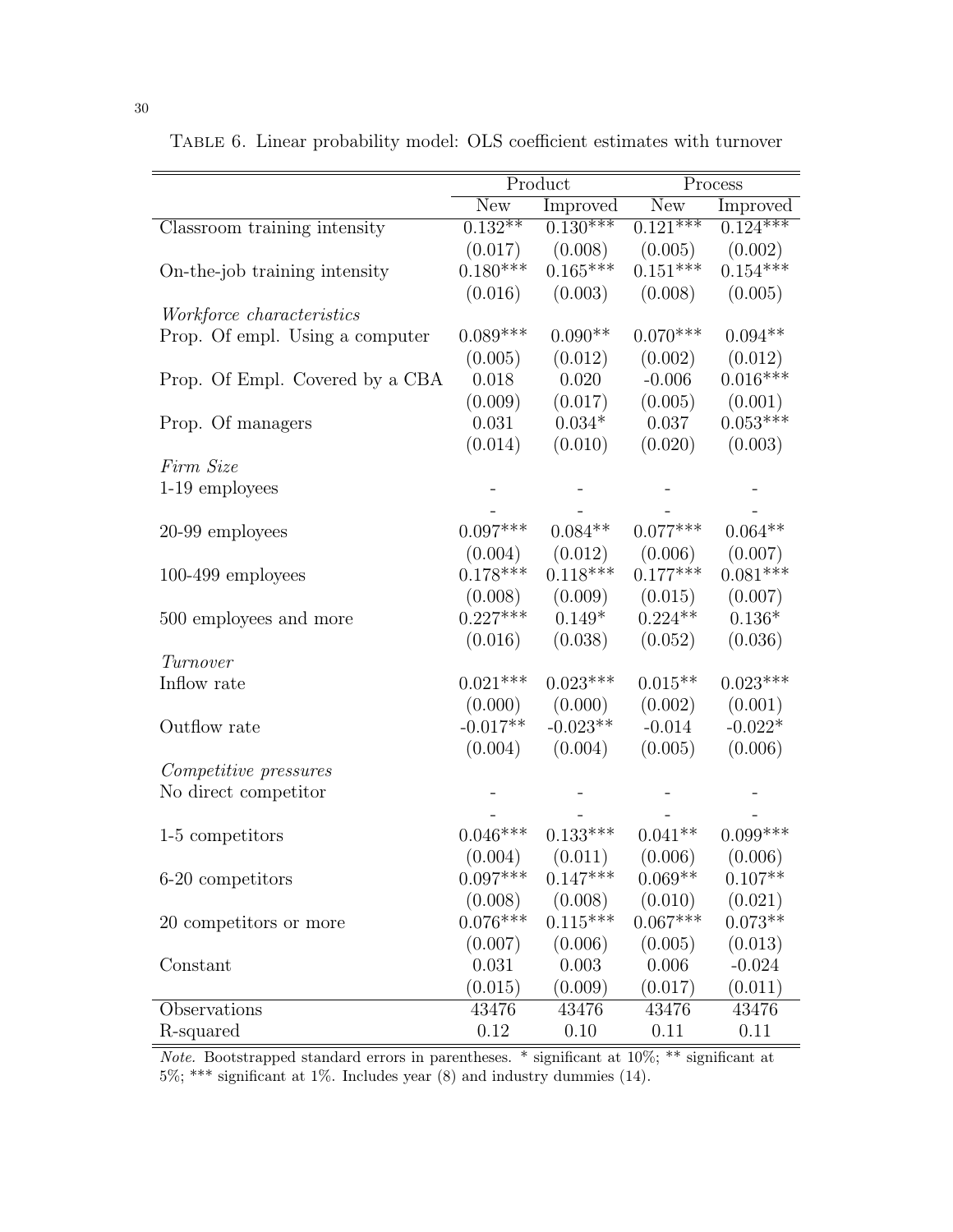|                                  |            | Product    |            | Process    |
|----------------------------------|------------|------------|------------|------------|
|                                  | New        | Improved   | <b>New</b> | Improved   |
| Classroom training intensity     | $0.073***$ | $0.074***$ | $0.054**$  | $0.078**$  |
|                                  | (0.005)    | (0.012)    | (0.007)    | (0.014)    |
| On-the-job training intensity    | $0.066**$  | $0.086**$  | $0.092**$  | $0.112**$  |
|                                  | (0.011)    | (0.009)    | (0.010)    | (0.012)    |
| <i>Workforce characteristics</i> |            |            |            |            |
| Proportion of employees using    | 0.037      | $0.036**$  | $0.034***$ | $0.050***$ |
| a computer                       | (0.013)    | (0.007)    | (0.002)    | (0.002)    |
| Proportion of employees covered  | 0.006      | $0.040**$  | $-0.034$   | $-0.006$   |
| by a CBA                         | (0.026)    | (0.008)    | (0.021)    | (0.040)    |
| Proportion of managers           | 0.028      | $0.006**$  | 0.040      | $0.036**$  |
|                                  | (0.015)    | (0.001)    | (0.022)    | (0.008)    |
| Firm Size                        |            |            |            |            |
| 1-19 employees                   |            |            |            |            |
|                                  |            |            |            |            |
| 20-99 employees                  | 0.035      | $0.028**$  | $-0.016$   | 0.014      |
|                                  | (0.019)    | (0.004)    | (0.010)    | (0.021)    |
| $100-499$ employees              | 0.064      | 0.036      | 0.059      | 0.064      |
|                                  | (0.039)    | (0.027)    | (0.031)    | (0.032)    |
| 500 employees and more           | 0.062      | $0.061**$  | $-0.001$   | 0.019      |
|                                  | (0.032)    | (0.012)    | (0.011)    | (0.017)    |
| $#$ observations                 | 43476      | 43476      | 43476      | 43476      |
| R-squared                        | 0.02       | 0.03       | 0.03       | 0.03       |

Table 7. Linear probability model: FE coefficient estimates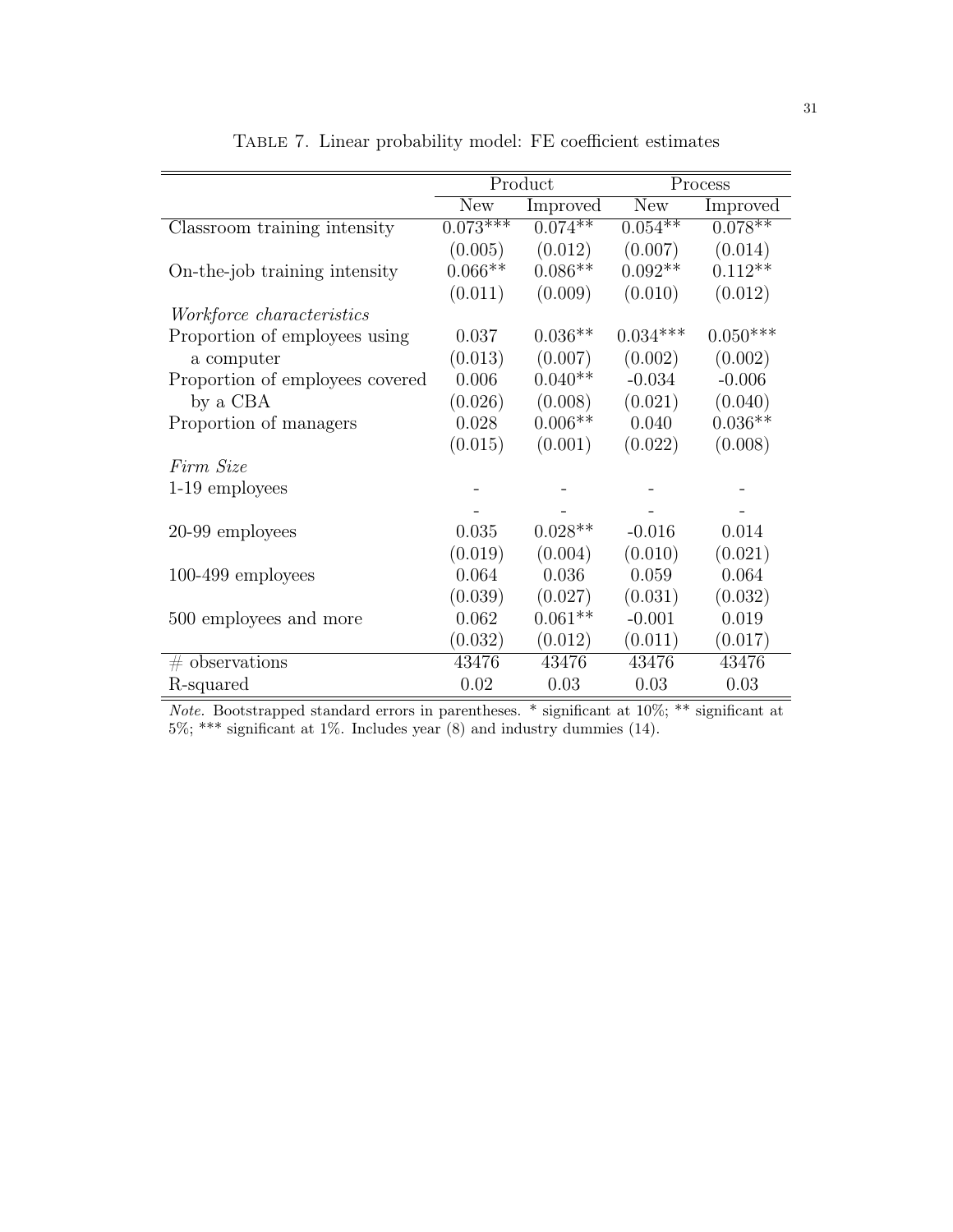|                               | Product               |            |            | Process    |
|-------------------------------|-----------------------|------------|------------|------------|
|                               | New                   | Improved   | New        | Improved   |
| Classroom training intensity  | $0.046***$            | $0.071***$ | $0.062***$ | $0.071***$ |
|                               | (0.012)               | (0.013)    | (0.012)    | (0.012)    |
| On-the-job training intensity | $0.061***$            | $0.057***$ | $0.081***$ | $0.070***$ |
|                               | (0.011)               | (0.012)    | (0.011)    | (0.011)    |
| $\alpha$                      | $0.12\overline{6***}$ | $0.106***$ | $0.126***$ | $0.064**$  |
|                               | (0.034)               | (0.033)    | (0.032)    | (0.031)    |
| observations                  | 27287                 | 27287      | 27287      | 27287      |

Table 8. Linear probability model: GMM coefficient estimates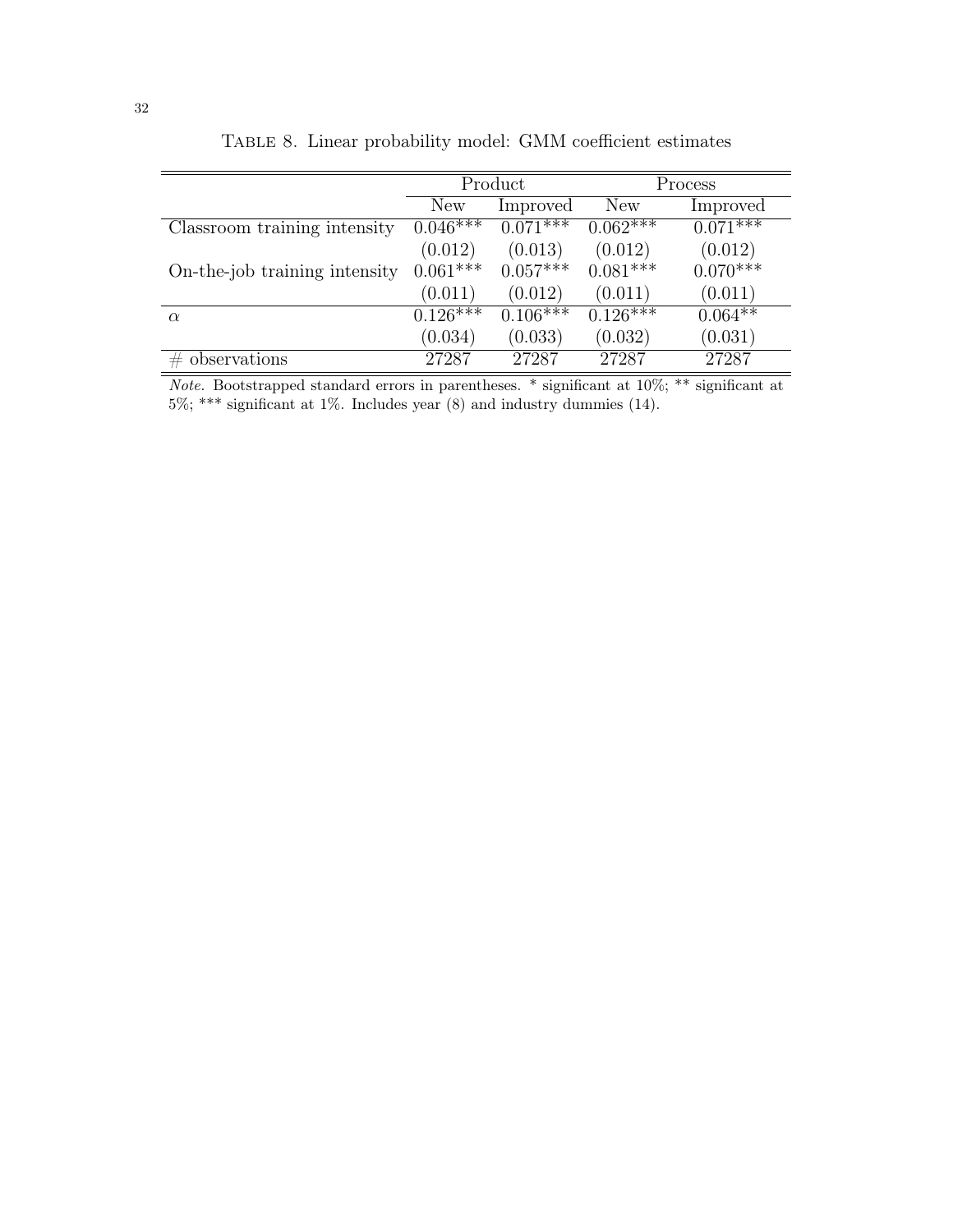|                                         |            | Product         |            | Process         |
|-----------------------------------------|------------|-----------------|------------|-----------------|
|                                         | <b>New</b> | <b>Improved</b> | <b>New</b> | <b>Improved</b> |
| Classroom training intensity            | $0.130***$ | $0.136***$      | $0.122***$ | $0.131***$      |
|                                         | (0.021)    | (0.021)         | (0.020)    | (0.020)         |
| On-the-job training intensity           | $0.158***$ | $0.172***$      | $0.169***$ | $0.203***$      |
|                                         | (0.019)    | (0.019)         | (0.017)    | (0.018)         |
| Workforce characteristics               |            |                 |            |                 |
| Proportion of employees with            | $0.047***$ | $0.043**$       | $0.026*$   | 0.021           |
| some post-secondary education           | (0.018)    | (0.019)         | (0.014)    | (0.015)         |
| Proportion of employees using           | $0.076***$ | $0.083***$      | $0.067***$ | $0.080***$      |
| a computer                              | (0.023)    | (0.024)         | (0.018)    | (0.021)         |
| Proportion of employees covered         | $-0.015$   | 0.007           | $-0.001$   | 0.020           |
| by a CBA                                | (0.025)    | (0.028)         | (0.023)    | (0.026)         |
| Occupational structure of the workplace |            |                 |            |                 |
| Proportion of managers                  | $0.090***$ | $0.078**$       | $0.056**$  | $0.048*$        |
|                                         | (0.030)    | (0.032)         | (0.024)    | (0.026)         |
| Proportion of professionals             | $0.086**$  | $0.084**$       | $0.076**$  | 0.048           |
|                                         | (0.034)    | (0.035)         | (0.030)    | (0.032)         |
| Proportion of marketing/sales           | $0.189***$ | $0.117***$      | 0.011      | $-0.001$        |
|                                         | (0.039)    | (0.040)         | (0.027)    | (0.031)         |
| Proportion of clerical/administrative   |            |                 |            |                 |
|                                         |            |                 |            |                 |
| Proportion of technical/trades          | $0.065**$  | $0.053*$        | $0.057**$  | 0.025           |
|                                         | (0.029)    | (0.031)         | (0.023)    | (0.027)         |
| Proportion of production workers        | 0.026      | 0.037           | 0.025      | 0.010           |
|                                         | (0.028)    | (0.030)         | (0.022)    | (0.026)         |
| Proportion of others                    | $0.058*$   | $0.076**$       | 0.030      | 0.022           |
|                                         | (0.032)    | (0.034)         | (0.025)    | (0.030)         |
| Constant                                | $-0.011$   | 0.031           | 0.018      | $0.062*$        |
|                                         | (0.031)    | (0.033)         | (0.028)    | (0.032)         |
| Observations                            | 31948      | 31948           | 31948      | 31948           |
| R-squared                               | 0.10       | 0.09            | 0.10       | 0.12            |

Table 9. Linear probability model: OLS coefficient estimates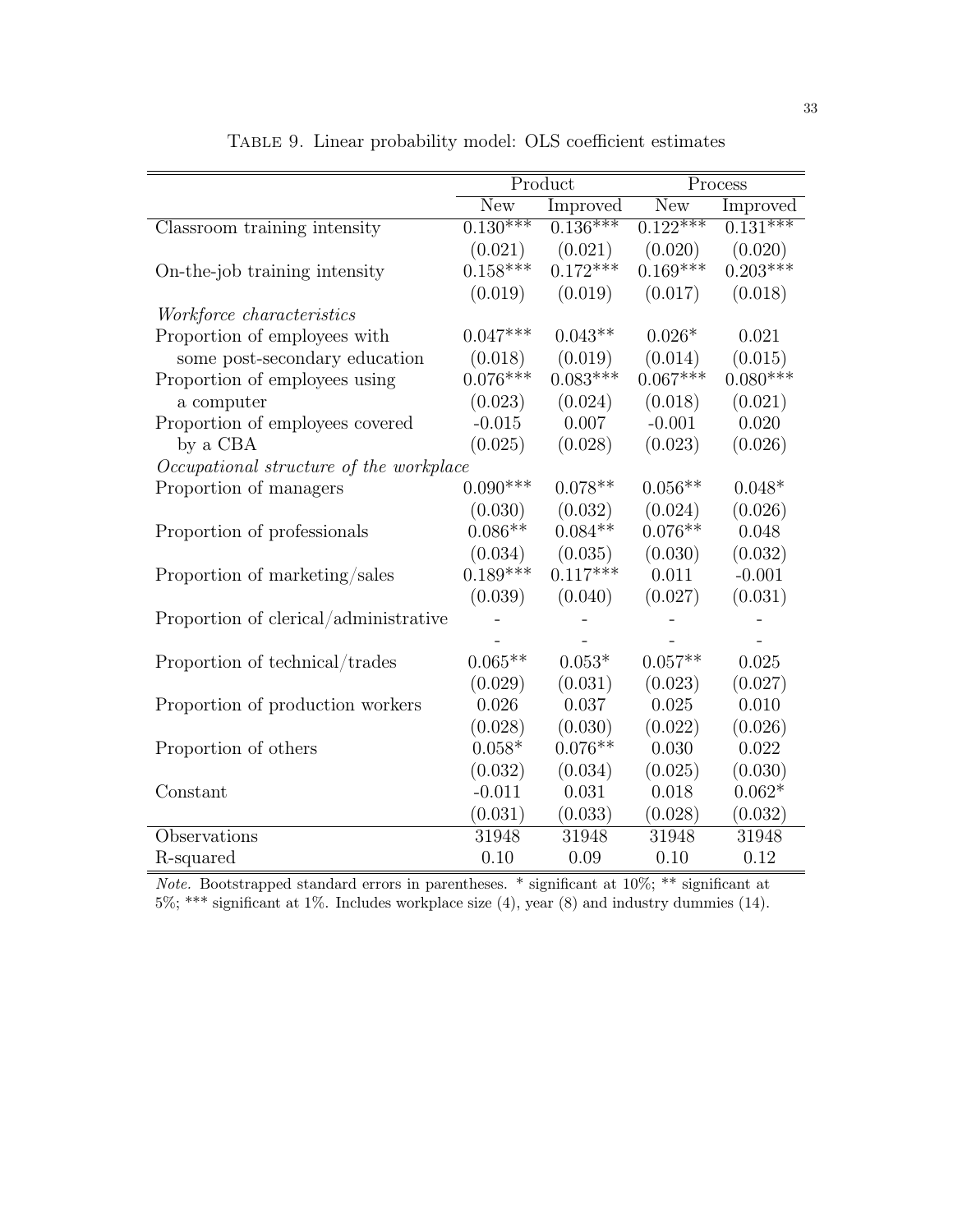|                               | (1)                   | (2)         | (3)         |
|-------------------------------|-----------------------|-------------|-------------|
| $ln(no.$ employees)           | $0.\overline{972***}$ | $0.965***$  | $0.964***$  |
|                               | (0.010)               | (0.011)     | (0.012)     |
| Classroom training intensity  | $0.123***$            | $0.095***$  | $0.074***$  |
|                               | (0.023)               | (0.022)     | (0.021)     |
| On-the-job training intensity | $-0.032*$             | $-0.011$    | $-0.012$    |
|                               | (0.017)               | (0.017)     | (0.023)     |
| In novation(t)                |                       |             |             |
| new product                   | 0.005                 | 0.014       | 0.018       |
|                               | (0.035)               | (0.042)     | (0.042)     |
| improved product              | $-0.042$              | $-0.082**$  | $-0.091**$  |
|                               | (0.034)               | (0.039)     | (0.042)     |
| new process                   | $-0.042$              | $-0.053$    | $-0.058$    |
|                               | (0.040)               | (0.045)     | (0.049)     |
| improved process              | $0.086**$             | $0.105**$   | $0.101**$   |
|                               | (0.040)               | (0.043)     | (0.048)     |
| $In novation$ (t-1)           |                       |             |             |
| new product                   |                       | 0.040       | $0.074*$    |
|                               |                       | (0.038)     | (0.052)     |
| improved product              |                       | $-0.045$    | $-0.065$    |
|                               |                       | (0.039)     | (0.043)     |
| new process                   |                       | $-0.065$    | $-0.056$    |
|                               |                       | (0.047)     | (0.050)     |
| improved process              |                       | $0.104**$   | $0.113**$   |
|                               |                       | (0.046)     | (0.043)     |
| <i>Innovation</i> $(t-2)$     |                       |             |             |
| new product                   |                       |             | 0.011       |
|                               |                       |             | (0.041)     |
| improved product              |                       |             | $-0.069*$   |
|                               |                       |             | (0.042)     |
| new process                   |                       |             | $-0.049$    |
|                               |                       |             | (0.054)     |
| improved process              |                       |             | $0.115**$   |
|                               |                       |             | (0.053)     |
| Constant                      | $11.018***$           | $11.055***$ | $10.994***$ |
|                               | (0.062)               | (0.076)     | (0.080)     |
| Observations                  | 41563                 | 32761       | 24943       |
| R-squared                     | 0.61                  | 0.62        | 0.64        |

Table 10. Coefficient estimates: production function, reduced form model

*Note.* Bootstrapped standard errors in parentheses. \* significant at  $10\%;$  \*\* significant at 5%; \*\*\* significant at 1%. Includes workforce characteristics, workplace size  $(4)$ , year  $(8)$  and industry dummies  $(14)$ .